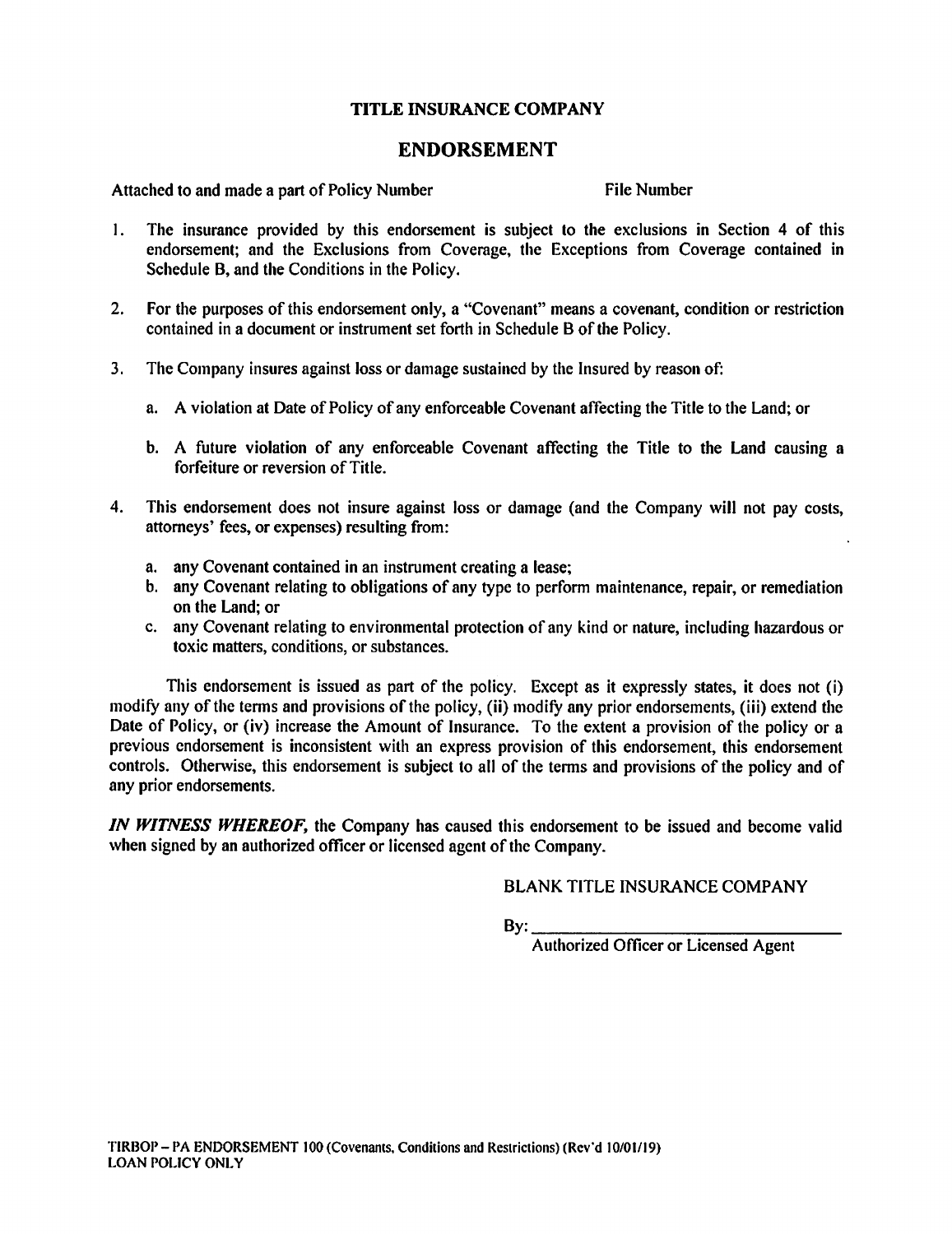## ENDORSEMENT

Attached to and made a part of Policy Number File Number

The Company eliminates from Schedule B of the loan policy the following exception(s):

[Insert general survey exception and the separate exception, if any, as to easements not disclosed by public records or alternatively identify by reference to the specific numbered exception(s)]

and further insures, other than by party walls, or unless expressly set forth in Schedule B, against loss by reason of any encroachment, violation, variation, or adverse circumstance affecting the Title that would be disclosed by an accurate and complete land survey of the Land. The term "encroachment" includes encroachments of existing improvements located on the Land onto adjoining land, and encroachments onto the Land of existing improvements located on adjoining land.

This endorsement is issued as part of the policy. Except as it expressly states, it does not (i) modify any of the terms and provisions of the policy, (ii) modify any prior endorsements, (iii) extend the Date of Policy, or (iv) increase the Amount of Insurance. To the extent a provision of the policy or a previous endorsement is inconsistent with an express provision of this endorsement, this endorsement controls. Otherwise, this endorsement is subject to all of the terms and provisions of the policy and of any prior endorsements.

IN WITNESS WHEREOF, the Company has caused this endorsement to be issued and become valid when signed by an authorized officer or licensed agent of the Company.

BLANK TITLE INSURANCE COMPANY

 $By:$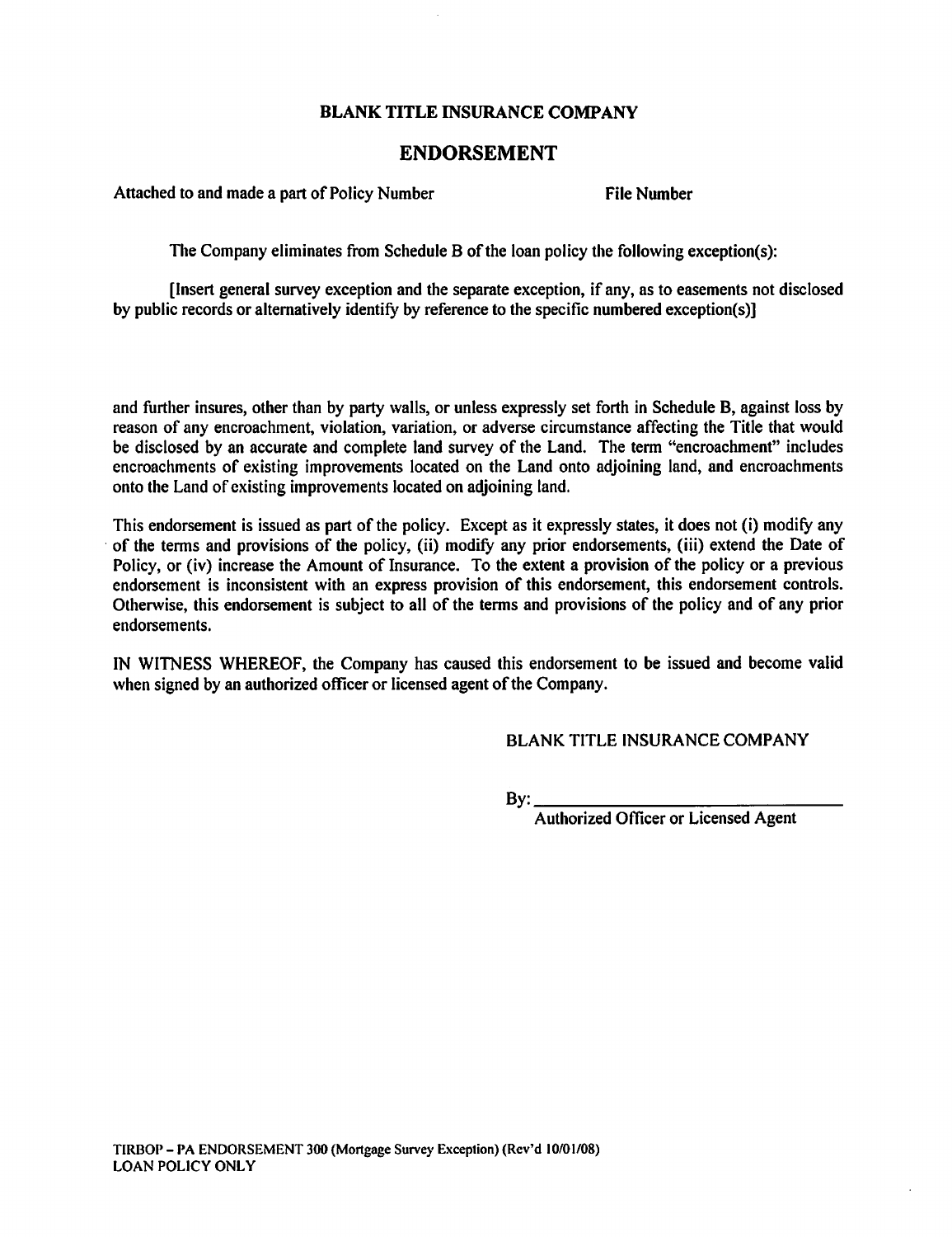## ENDORSEMENT

Attached to and made a part of Policy Number File Number

The Company eliminates from Schedule B of the owner's policy the following exception(s);

[Insert general survey exception and the separate exception, if any, as to easements not disclosed by public records or alternatively identify by reference to the specific numbered exception(s)]

and further insures, other than by party walls, or unless expressly set forth in Schedule B, against loss by reason of any encroachment, violation, variation, or adverse circumstance affecting the Title that would be disclosed by an accurate and complete land survey of the Land. The term "encroachment" includes encroachments of existing improvements located on the Land onto adjoining land, and encroachments onto the Land of existing improvements located on adjoining land.

This endorsement is issued as part of the policy. Except as it expressly states, it does not (i) modify any of the terms and provisions of the policy, (ii) modify any prior endorsements, (iii) extend the Date of Policy, or (iv) increase the Amount of Insurance. To the extent a provision of the policy or a previous endorsement is inconsistent with an express provision of this endorsement, this endorsement controls. Otherwise, this endorsement is subject to all of the terms and provisions of the policy and of any prior endorsements.

IN WITNESS WHEREOF, the Company has caused this endorsement to be issued and become valid when signed by an authorized officer or licensed agent of the Company.

BLANK TITLE INSURANCE COMPANY

By: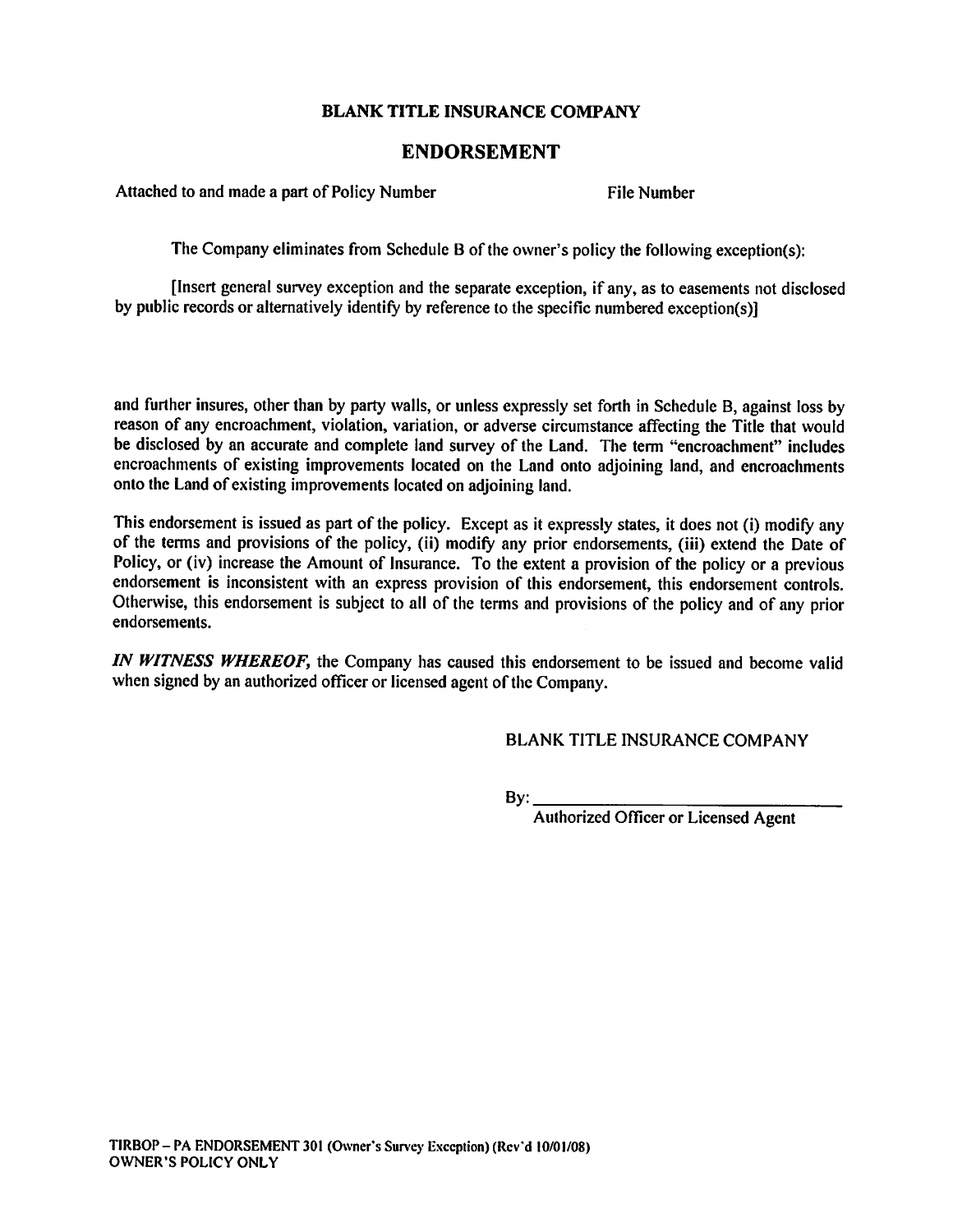## ENDORSEMENT

Attached to and made a part of Policy Number File Number

The term "Land" includes the manufactured housing unit located on the land described in Schedule A at Date of Policy.

This endorsement is issued as part of the policy. Except as it expressly states, it does not (i) modify any of the terms and provisions of the policy, (ii) modify any prior endorsements, (iii) extend the Date of Policy, or (iv) increase the Amount of Insurance. To the extent a provision of the policy or a previous endorsement is inconsistent with an express provision of this endorsement, this endorsement controls. Otherwise, this endorsement is subject to all of the terms and provisions of the policy and of any prior endorsements.

IN WITNESS WHEREOF, the Company has caused this endorsement to be issued and become valid when signed by an authorized officer or licensed agent of the Company.

BLANK TITLE INSURANCE COMPANY

 $By:$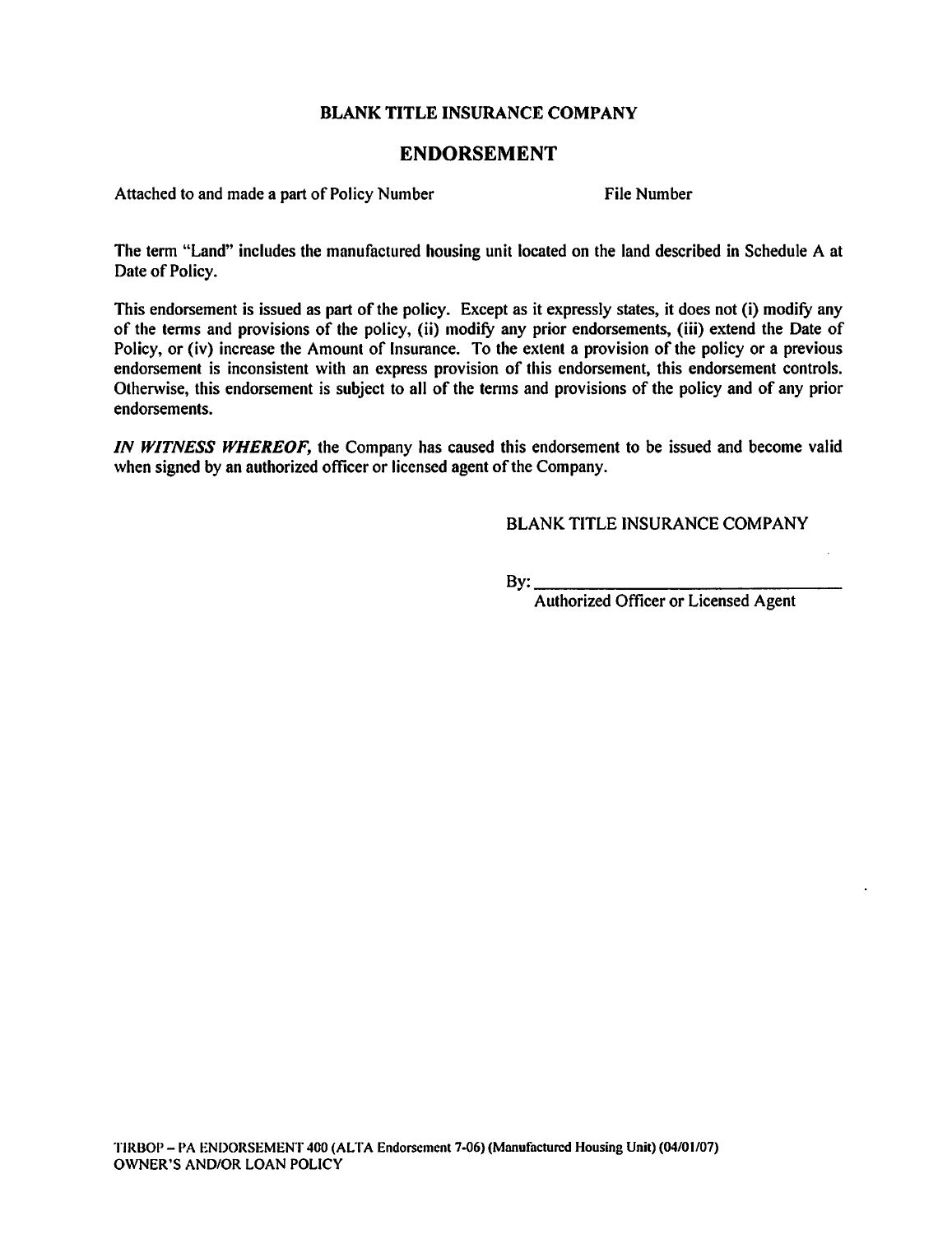#### ENDORSEMENT

Attached to and made a part of Policy Number File Number

Schedule A of the above policy is amended as follows:

1. Item 4 is amended to add the following as an insured document: [identify Agreement] between and

dated \_\_\_\_\_\_\_\_ and recorded on \_\_\_\_\_\_\_\_ in [Insert Recording Info].

- 2. The Date of Policy is changed to .
- 3. The Amount of Insurance is changed to .

Schedule B of the above policy is amended as follows:

[Specify additional exceptions or items that may no longer apply, if any]

This endorsement does not insure against loss or damage, and the Company will not pay costs, attorneys' fees, or expenses, by reason of any claim that arises out of the transaction creating the Modification by reason of the operation of federal bankruptcy, state insolvency, or similar creditors' rights laws that is based on:

- 1. the Modification being deemed a fraudulent conveyance or fraudulent transfer; or
- 2. the Modification being deemed a preferential transfer except where the preferential transfer results from the failure
	- a. to timely record the instrument of transfer; or
	- b. of such recordation to impart notice to a purchaser for value or to a judgment or lien creditor.

This endorsement is issued as part of the policy. Except as it expressly states, it does not (i) modify any of the terms and provisions of the policy, (ii) modify any prior endorsements, (iii) extend the Date of Policy, or (iv) increase the Amount of Insurance. To the extent a provision of the policy or a previous endorsement is inconsistent with an express provision of this endorsement, this endorsement controls. Otherwise, this endorsement is subject to all of the terms and provisions of the policy and of any prior endorsements.

Date of Endorsement:

IN WITNESS WHEREOF, the Company has caused this endorsement to be issued and become valid when signed by an authorized officer or licensed agent of the Company.

BLANK TITLE INSURANCE COMPANY

By: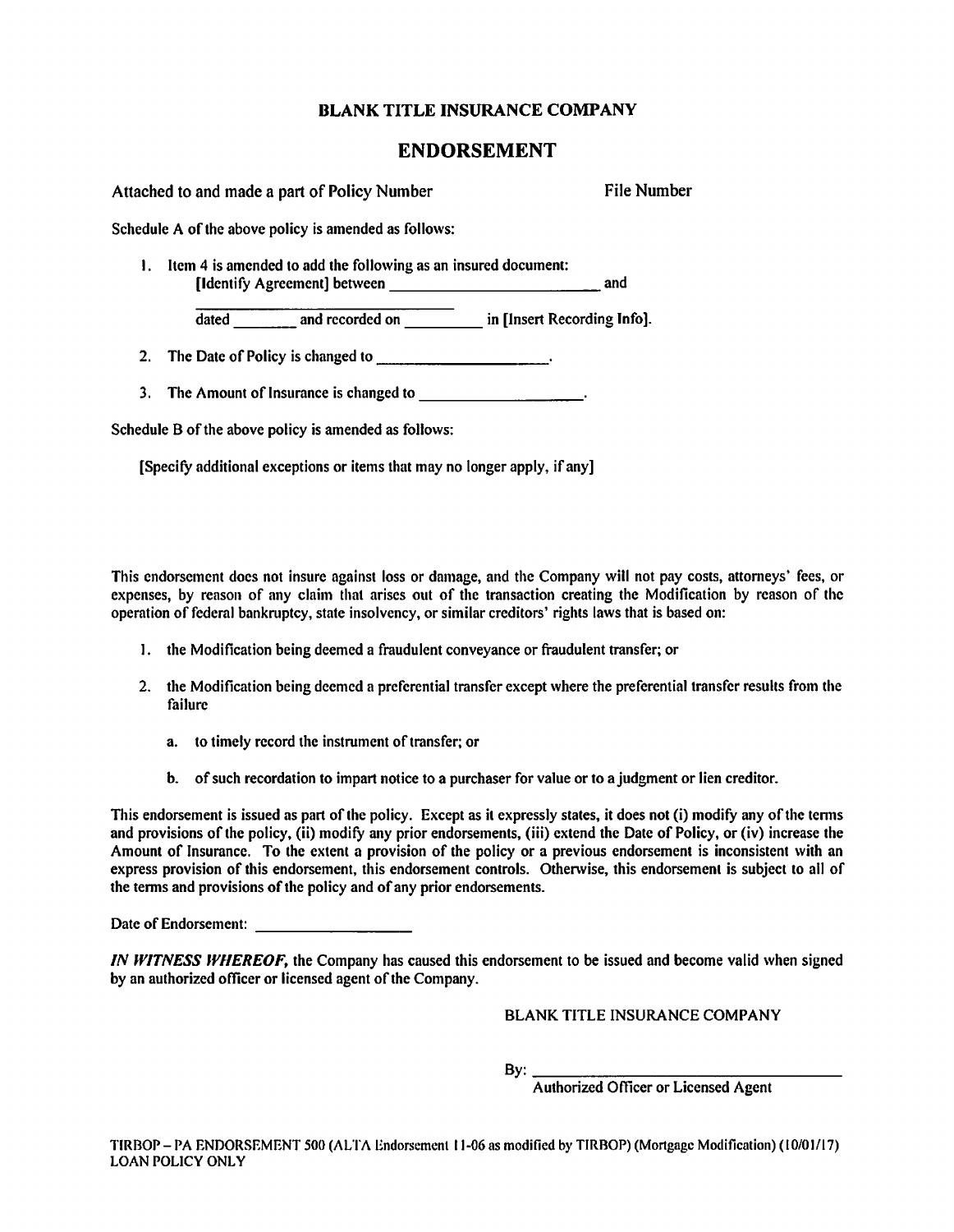# ENDORSEMENT

Attached to and made a part of Policy Number File Number

The Company insures against loss or damage sustained by the Insured by reason of:

- 1. The invalidity or unenforceability of the lien of the Insured Mortgage upon the Title at Date of Endorsement as a result of the agreement dated<br>recorded ("Modi recorded ("Modification"); and
- 2. The lack of priority of the lien of the Insured Mortgage, at Date of Endorsement, over defects in or liens or encumbrances on the Title, exeept for those shown in the policy or any prior endorsement and except: [Specify exceptions, if any]

This endorsement does not insure against loss or damage, and the Company will not pay costs, attorneys' fees, or expenses, by reason of any claim that arises out of the transaction creating the Modification by reason of the operation of federal bankruptcy, state insolvency, or similar creditors' rights laws that is based on:

- 1. the Modification being deemed a fraudulent conveyance or fraudulent transfer; or
- 2. the Modification being deemed a preferential transfer except where the preferential transfer results from the failure
	- a. to timely record the instrument of transfer; or
	- b. of such recordation to impart notice to a purchaser for value or to a judgment or lien creditor.

This endorsement is issued as part of the policy. Except as it expressly states, it does not (i) modify any of the terms and provisions of the policy, (ii) modify any prior endorsements, (iii) extend the Date of Policy, or (iv) increase the Amount of Insurance. To the extent a provision of the policy or a previous endorsement is inconsistent with an express provision of this endorsement, this endorsement controls. Otherwise, this endorsement is subject to all of the terms and provisions of the policy and of any prior endorsements.

IN WITNESS WHEREOF, the Company has caused this endorsement to be issued and become valid when signed by an authorized officer or licensed agent of the Company.

Date of Endorsement:

BLANK TITLE INSURANCE COMPANY

 $By:$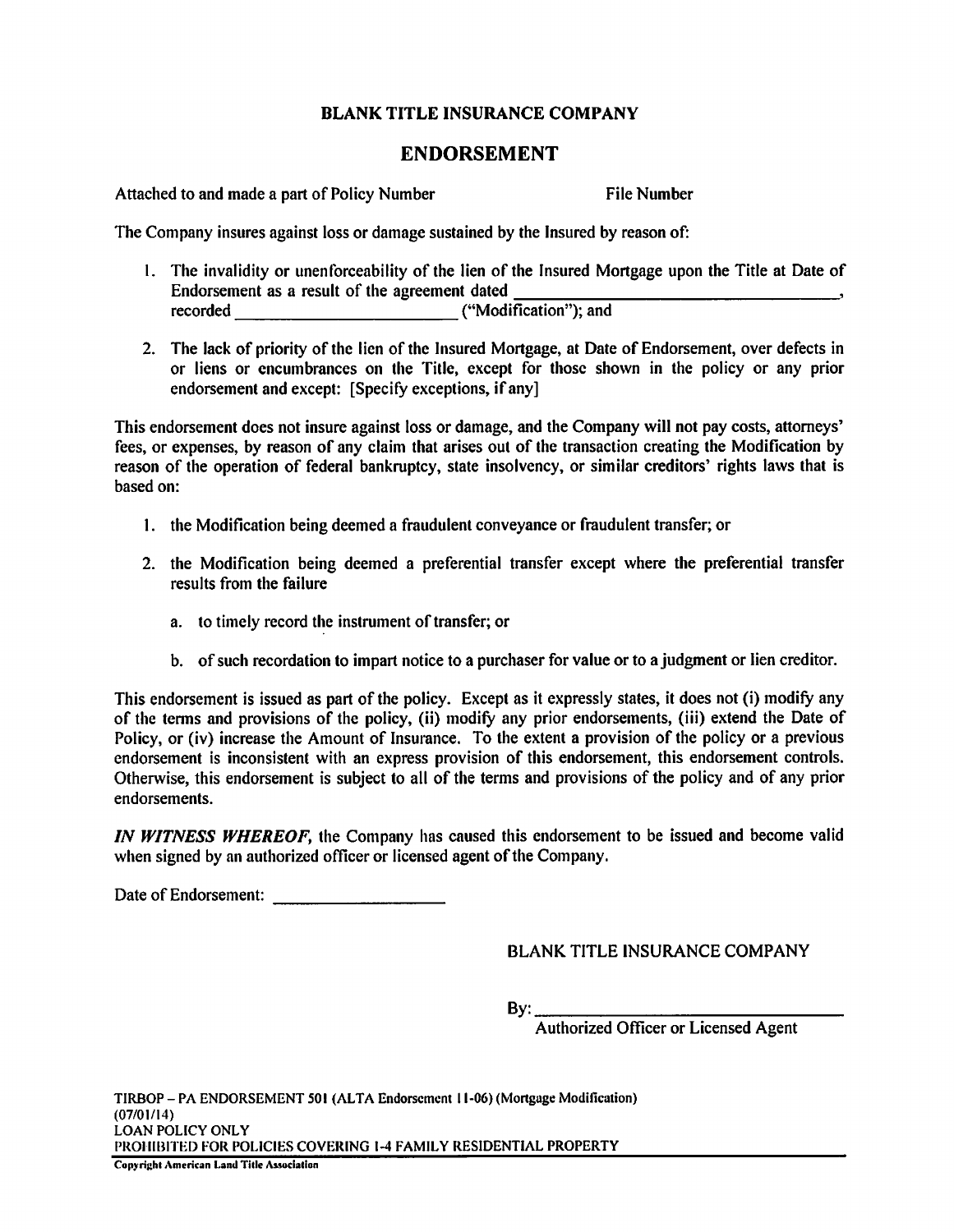# ENDORSEMENT

Attached to and made a part of Policy Number File Number

The Company insures against loss or damage sustained by the Insured by reason of:

- 1. The invalidity or unenforceability of the lien of the Insured Mortgage resulting from its provisions that provide for changes in the rate of interest.
- 2. Loss of priority of the lien of the Insured Mortgage as security for the unpaid principal balance of the loan, together with interest as changed in accordance with the provisions of the Insured Mortgage, which loss of priority is caused by the changes in the rate of interest.

"Changes in the rate of interest", as used in this endorsement, shall mean only those changes in the rate of interest calculated pursuant to the formula provided in the Insured Mortgage at Date of Policy.

This endorsement does not insure against loss or damage based upon:

- 1. usury, or
- 2. any consumer credit protection or truth in lending law.

This endorsement is issued as part of the policy. Except as it expressly states, it docs not (i) modify any of the tenns and provisions of the policy, (ii) modify any prior endorsements, (iii) extend the Date of Policy, or (iv) increase the Amount of Insurance. To the extent a provision of the policy or a previous endorsement is inconsistent with an express provision of this endorsement, this endorsement controls. Otherwise, this endorsement is subject to all of the terms and provisions of the policy and of any prior endorsements.

IN WITNESS WHEREOF, the Company has caused this endorsement to be issued and become valid when signed by an authorized officer or licensed agent of the Company.

BLANK TITLE INSURANCE COMPANY

 $By:$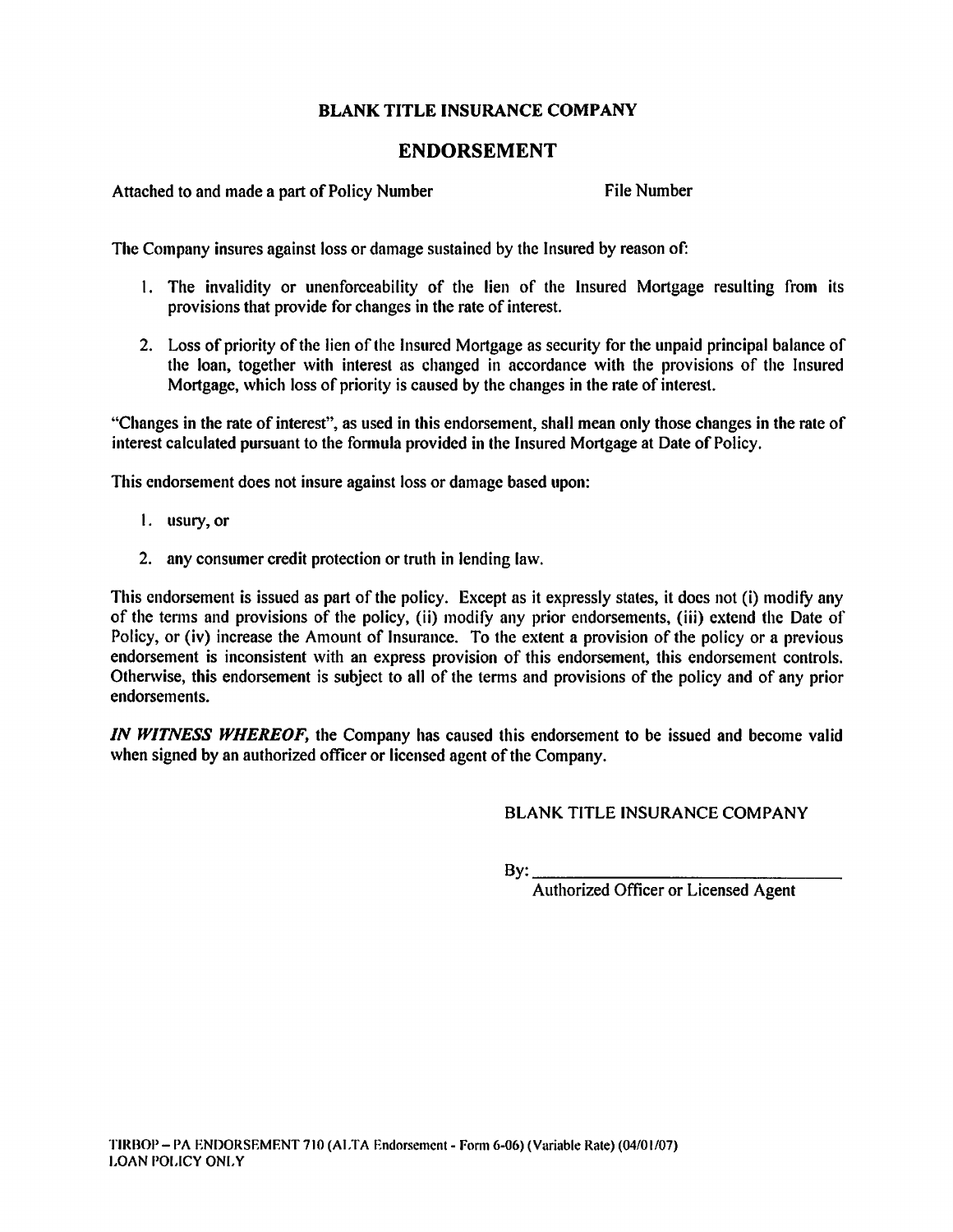# **ENDORSEMENT**

Attached to and made a part of Policy Number

**File Number** 

The Company insures against loss or damage sustained by the Insured by reason of:

- 1. The invalidity or unenforceability of the lien of the Insured Mortgage resulting from its provisions that provide for (a) interest on interest, (b) changes in the rate of interest, or (c) the addition of unpaid interest to the principal balance of the loan.
- 2. Loss or priority of the lien of the Insured Mortgage as security for the principal balance of the loan, including any unpaid interest that was added to principal in accordance with the provisions of the Insured Mortgage, interest on interest, or interest as changed in accordance with the provisions of the Insured Mortgage, which loss of priority is caused by (a) changes in the rate of interest, (b) interest on interest, or (c) increases in the unpaid principal balance of the loan resulting from the addition of unpaid interest.

"Changes in the rate of interest", as used in this endorsement shall mean only those changes in the rate of interest calculated pursuant to the formula provided in the Insured Mortgage at Date of Policy.

This endorsement does not insure against loss or damage based upon:

- 1. usury, or
- 2. any consumer credit protection or truth in lending law.

This endorsement is issued as part of the policy. Except as it expressly states, it does not (i) modify any of the terms and provisions of the policy, (ii) modify any prior endorsements, (iii) extend the Date of Policy, or (iv) increase the Amount of Insurance. To the extent a provision of the policy or a previous endorsement is inconsistent with an express provision of this endorsement, this endorsement controls. Otherwise, this endorsement is subject to all of the terms and provisions of the policy and of any prior endorsements.

IN WITNESS WHEREOF, the Company has caused this endorsement to be issued and become valid when signed by an authorized officer or licensed agent of the Company.

**BLANK TITLE INSURANCE COMPANY** 

 $Bv:$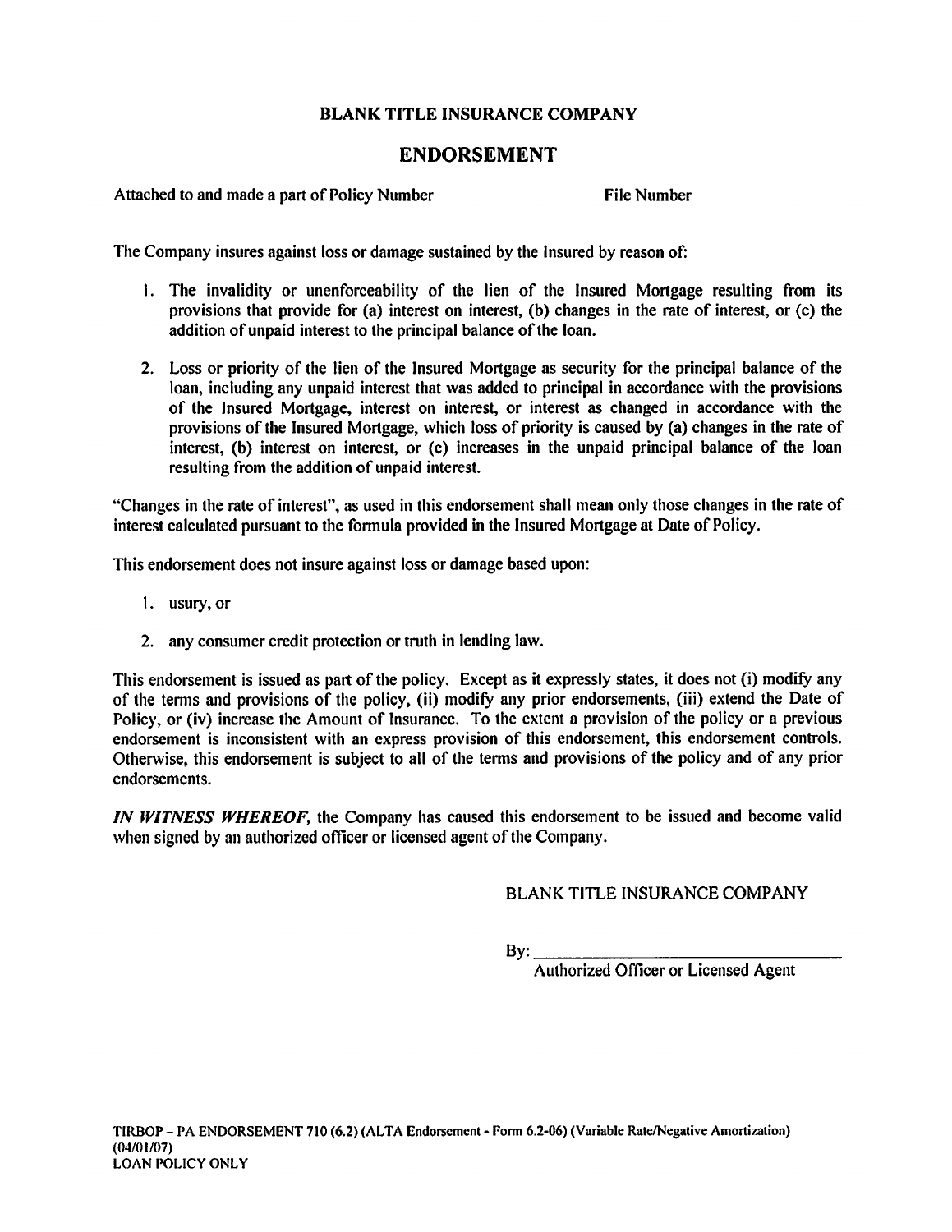## **ENDORSEMENT**

Attached to and made a part of Policy Number

**File Number** 

The Company insures against loss or damage sustained by the Insured by reason of:

- 1. The failure of the unit identified in Schedule A and its common elements to be part of a condominium within the meaning of the condominium statutes of the jurisdiction in which the unit and its common elements are located.
- 2. The failure of the documents required by the condominium statutes to comply with the requirements of the statutes to the extent that such failure affects the Title to the unit and its common elements.
- 3. Present violations of any restrictive covenants that restrict the use of the unit and its common elements and that are contained in the condominium documents or the forfeiture or reversion of the Title by reason of any provision contained in the restrictive covenants. As used in this paragraph 3, the words "restrictive covenants" do not refer to or include any covenant, condition, or restriction (a) relating to obligations of any type to perform maintenance, repair, or remediation on the Land, or (b) pertaining to environmental protection of any kind or nature, including hazardous or toxic matters, conditions, or substances, except to the extent that a notice of a violation or alleged violation affecting the Land has been recorded in the Public Records at Date of Policy and is not excepted in Schedule B.
- 4. Any charges or assessments provided for in the condominium statutes and condominium documents due and unpaid at Date of Policy.
- 5. The failure of the unit and its common elements to be entitled by law to be assessed for real property taxes as a separate parcel.
- 6. Any obligation to remove any improvements that exist at Date of Policy because of any present encroachments or because of any future unintentional encroachment of the common elements upon any unit or of any unit upon the common elements or another unit.
- 7. The failure of the Title by reason of a right of first refusal to purchase the unit and its common elements which was exercised or could have been exercised at Date of Policy.

This endorsement is issued as part of the policy. Except as it expressly states, it does not (i) modify any of the terms and provisions of the policy, (ii) modify any prior endorsements, (iii) extend the Date of Policy, or (iv) increase the Amount of Insurance. To the extent a provision of the policy or a previous endorsement is inconsistent with an express provision of this endorsement, this endorsement controls. Otherwise, this endorsement is subject to all of the terms and provisions of the policy and of any prior endorsements.

IN WITNESS WHEREOF, the Company has caused this endorsement to be issued and become valid when signed by an authorized officer or licensed agent of the Company.

**BLANK TITLE INSURANCE COMPANY** 

 $By:$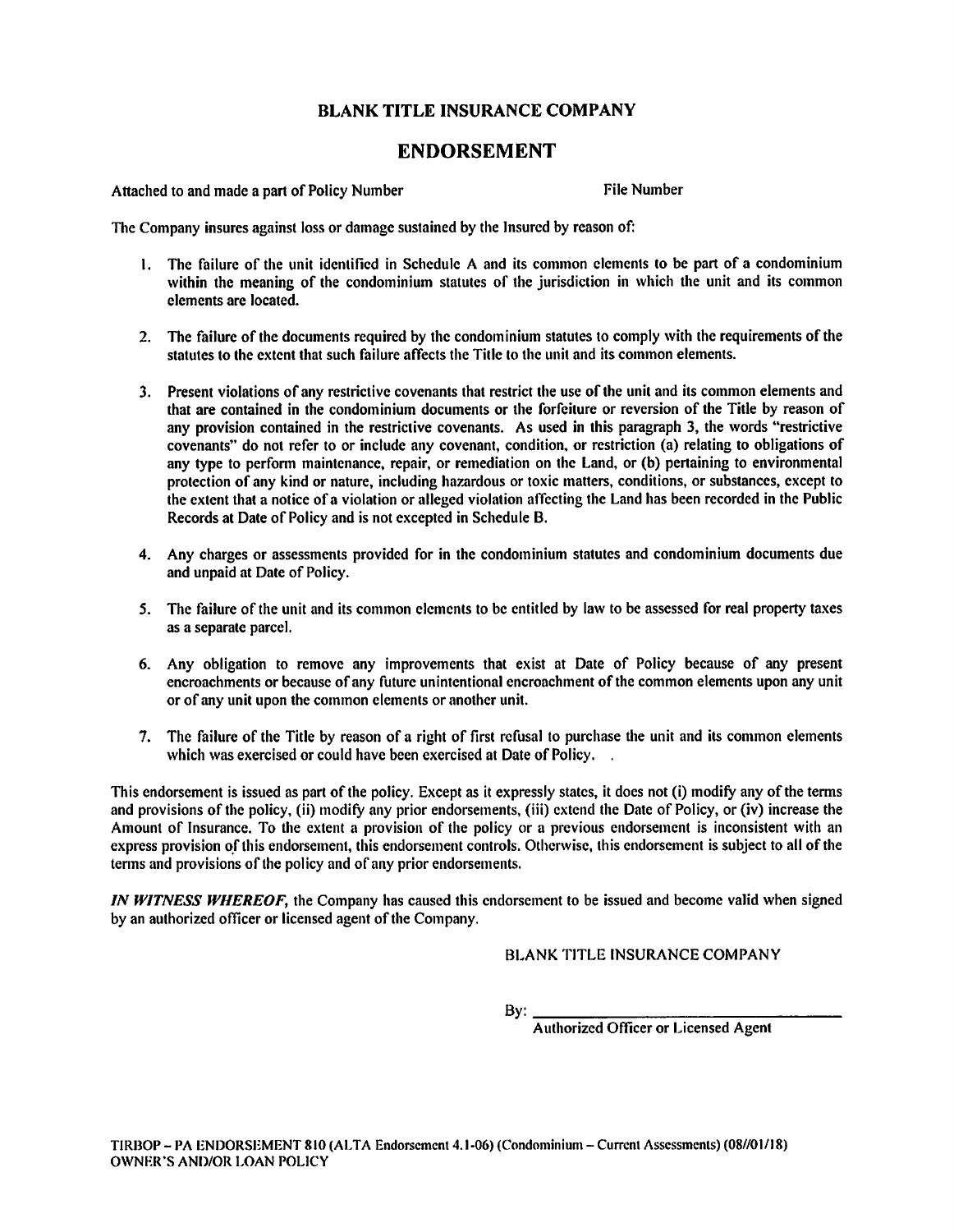## **ENDORSEMENT**

Attached to and made a part of Policy Number

**File Number** 

The Company insures against loss or damage sustained by the Insured by reason of:

- 1. Present violations of any restrictive covenants referred to in Schedule B that restrict the use of the Land or the forfeiture or reversion of Title by reason of any provision contained in the restrictive As used in this paragraph 1, the words "restrictive covenants" do not refer to or covenants. include any covenant, condition, or restriction (a) relating to obligations of any type to perform maintenance, repair, or remediation on the Land, or (b) pertaining to environmental protection of any kind or nature, including hazardous or toxic matters, conditions, or substances, except to the extent that a notice of a violation or alleged violation affecting the Land has been recorded in the Public Records at Date of Policy and is not excepted in Schedule B.
- 2. Any charges or assessments in favor of any association of owners, that are provided for in any document referred to in Schedule B, due and unpaid at Date of Policy.
- 3. The enforced removal of any existing structure on the Land (other than a boundary wall or fence) because it encroaches onto adjoining land or onto any easements.
- 4. The failure of the Title by reason of a right of first refusal to purchase the Land that was exercised or could have been exercised at Date of Policy.

This endorsement is issued as part of the policy. Except as it expressly states, it does not (i) modify any of the terms and provisions of the policy, (ii) modify any prior endorsements, (iii) extend the Date of Policy, or (iv) increase the Amount of Insurance. To the extent a provision of the policy or a previous endorsement is inconsistent with an express provision of this endorsement, this endorsement controls. Otherwise, this endorsement is subject to all of the terms and provisions of the policy and of any prior endorsements.

IN WITNESS WHEREOF, the Company has caused this endorsement to be issued and become valid when signed by an authorized officer or licensed agent of the Company.

**BLANK TITLE INSURANCE COMPANY** 

By: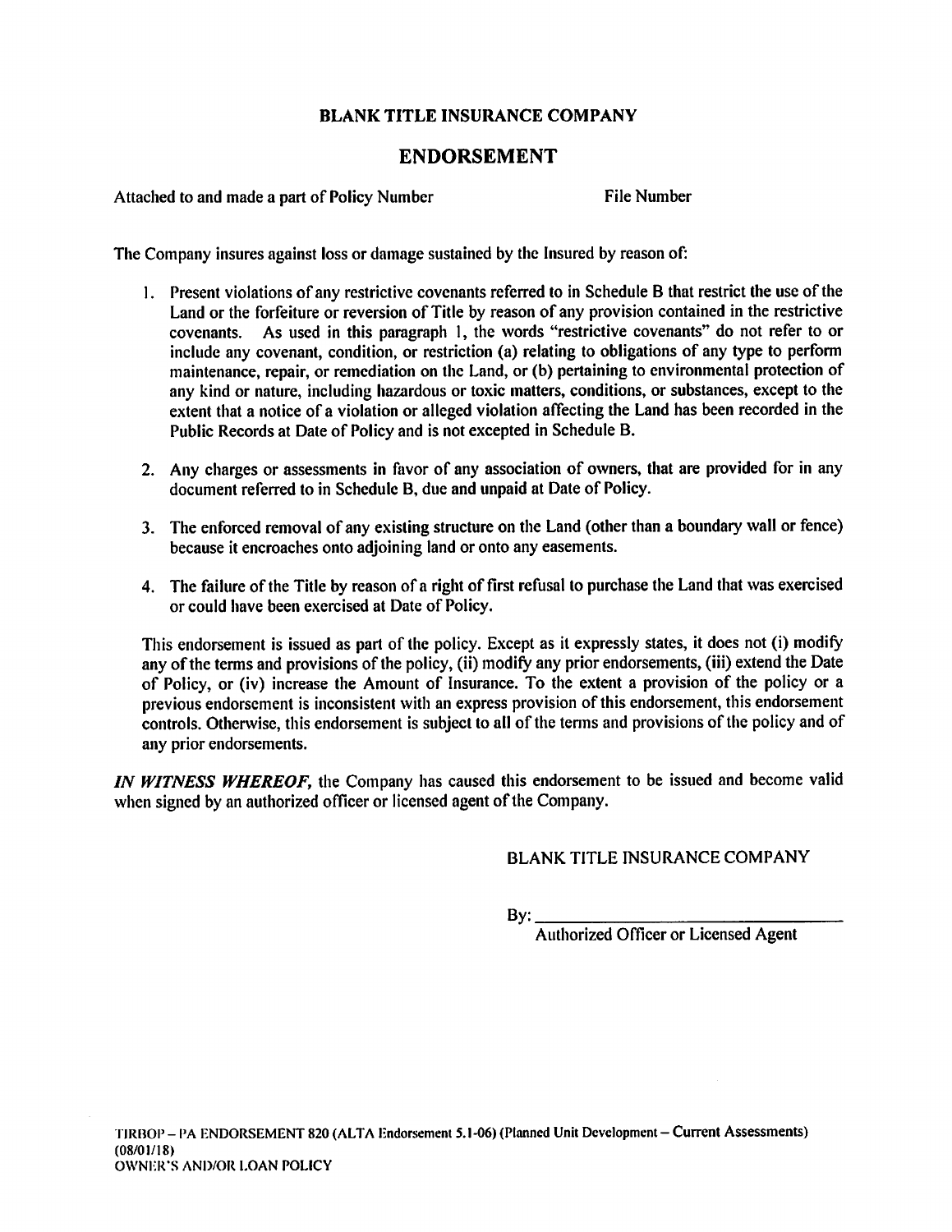# **ENDORSEMENT**

Attached to and made a part of Policy Number

**File Number** 

The insurance afforded by this endorsement is only effective if the Land is used or is to be used primarily for residential purposes.

The Company insures against loss or damage sustained by the Insured by reason of lack of priority of the lien of the Insured Mortgage over

- (a) any environmental protection lien that, at Date of Policy, is recorded in those records established under state statutes at Date of Policy for the purpose of imparting constructive notice of matters relating to real property to purchasers for value and without Knowledge, or is filed in the records of the clerk of the United States district court for the district in which the Land is located, except as set forth in Schedule B; or
- (b) any environmental protection lien provided by any state statute in effect at Date of Policy, except environmental protection liens provided by the following state statutes:

This endorsement is issued as part of the policy. Except as it expressly states, it does not (i) modify any of the terms and provisions of the policy, (ii) modify any prior endorsements, (iii) extend the Date of Policy, or (iv) increase the Amount of Insurance. To the extent a provision of the policy or a previous endorsement is inconsistent with an express provision of this endorsement, this endorsement controls. Otherwise, this endorsement is subject to all of the terms and provisions of the policy and of any prior endorsements.

IN WITNESS WHEREOF, the Company has caused this endorsement to be issued and become valid when signed by an authorized officer or licensed agent of the Company.

BLANK TITLE INSURANCE COMPANY

 $Bv:$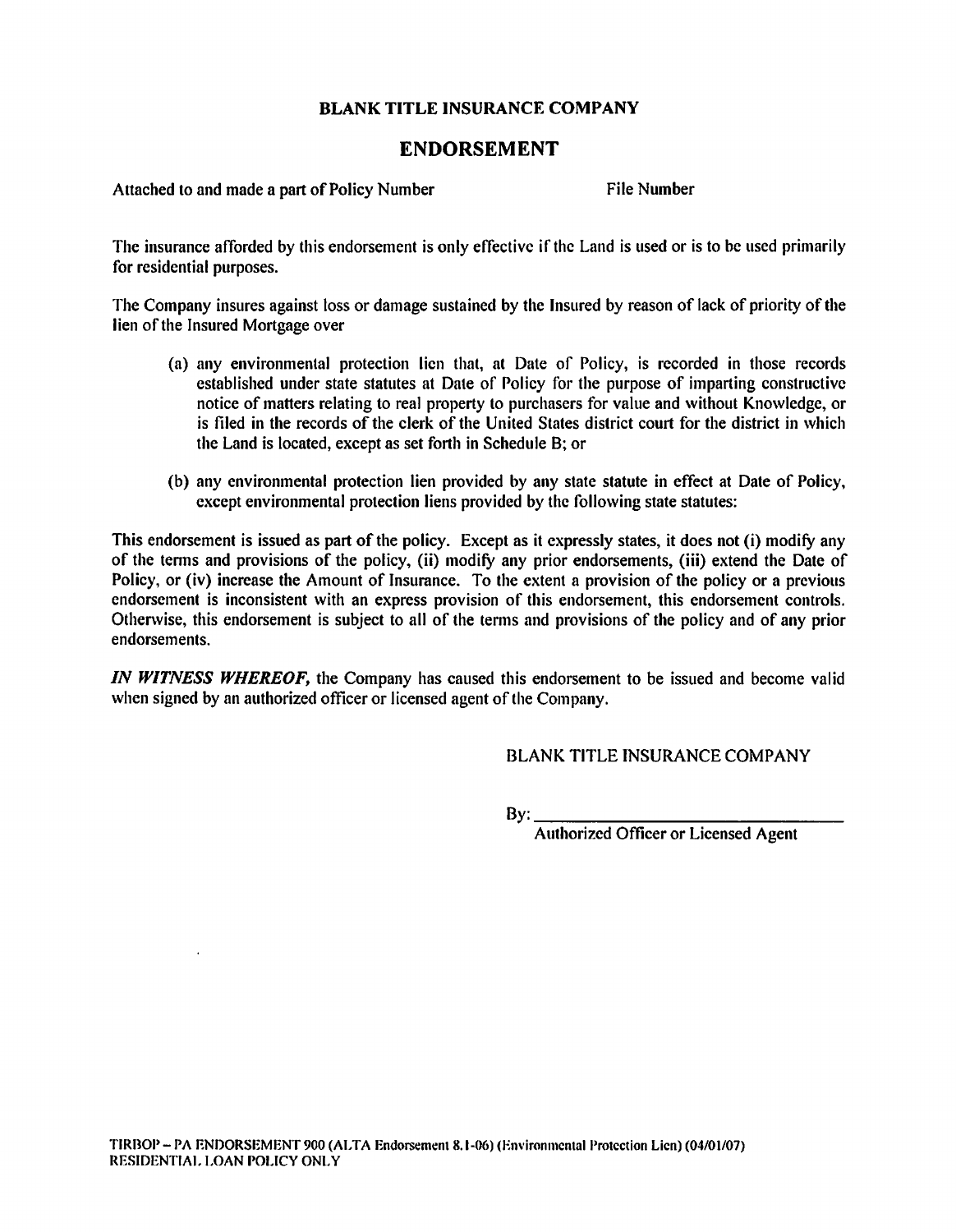## **ENDORSEMENT**

Attached to and made a part of Policy Number

**File Number** 

The Company insures against loss or damage sustained by the Insured by reason of an environmental protection lien that, at Date of Policy, is recorded in the Public Records or filed in the records of the clerk of the United States district court for the district in which the Land is located, unless the environmental protection lien is set forth as an exception in Schedule B.

This endorsement is issued as part of the policy. Except as it expressly states, it does not (i) modify any of the terms and provisions of the policy, (ii) modify any prior endorsements, (iii) extend the Date of Policy, or (iv) increase the Amount of Insurance. To the extent a provision of the policy or a previous endorsement is inconsistent with an express provision of this endorsement, this endorsement controls. Otherwise, this endorsement is subject to all of the terms and provisions of the policy and of any prior endorsements.

IN WITNESS WHEREOF, the Company has caused this endorsement to be issued and become valid when signed by an authorized officer or licensed agent of the Company.

**BLANK TITLE INSURANCE COMPANY** 

By: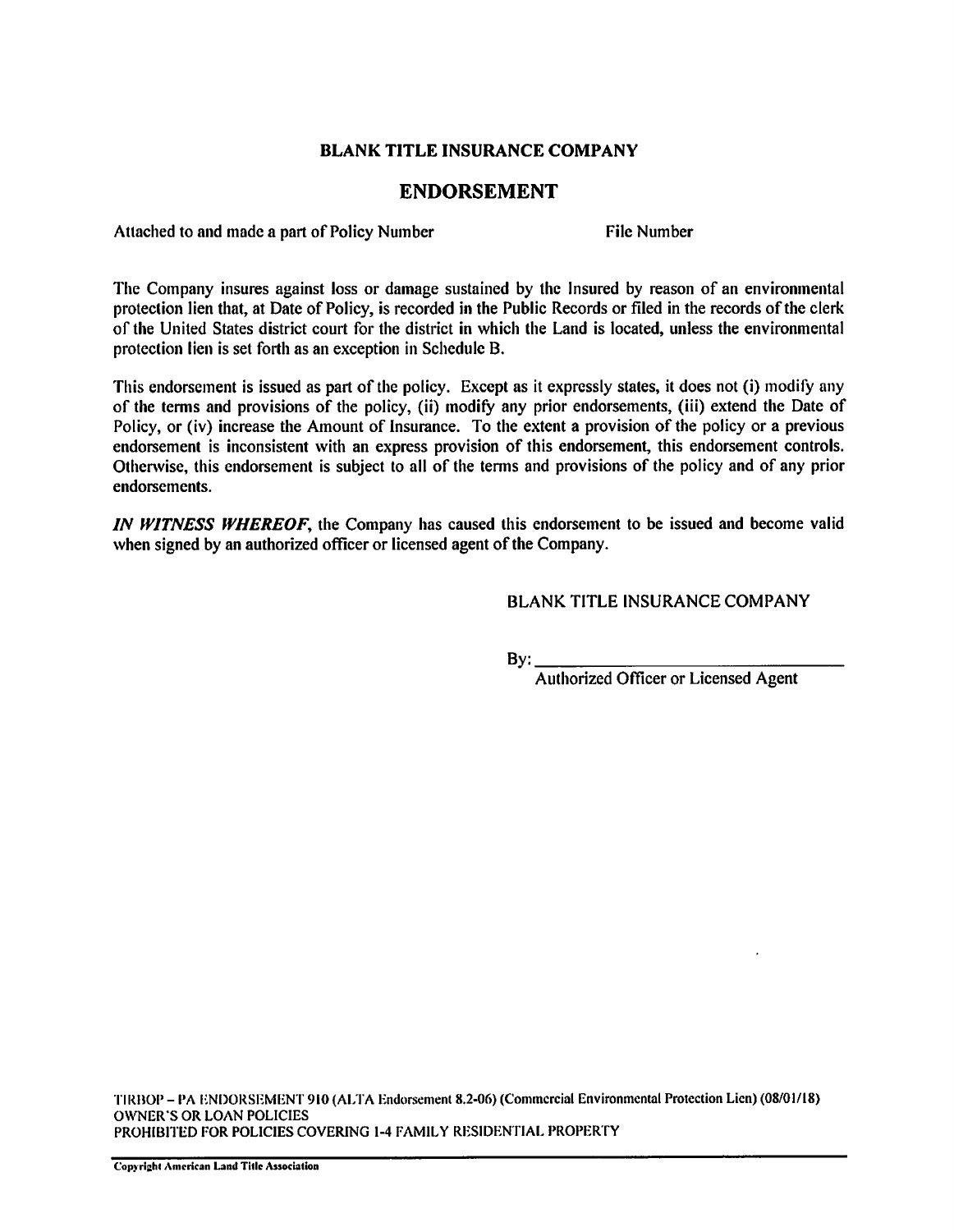### **ENDORSEMENT**

Attached to and made a part of Policy Number

**File Number** 

The Company hereby insures the Insured that:

Advances made subsequent to the Date of Policy pursuant to Act 126 of 1990, 42 PA C.S.A. Section 8143, et seq. to pay toward, or to provide funds to the mortgagor to pay toward all or part of the cost of completing any erection, construction, alteration or repair of any part of the mortgaged premises. the financing of which, in whole or in part, the Insured Mortgage is given to secure ("Advances"), shall be included within the coverage of the policy and not to exceed the face amount of the policy so long as the mortgagor is still the owner of the estate or interest covered by the policy.

The Company further insures the Insured that the lien of the Insured Mortgage as it secures Advances shall have the same priority over liens, encumbrances and other matters disclosed by the Public Records as if Advances had been made as of the Date of Policy, except for the following:

- 1. Federal Tax Liens, notice of which is filed prior to the date of any Advances;
- 2. Bankruptcies affecting the estate of the mortgagor prior to the date of any Advances;

This endorsement is issued as part of the policy. Except as it expressly states, it does not (i) modify any of the terms and provisions of the policy, (ii) modify any prior endorsements, (iii) extend the Date of Policy, or (iv) increase the Amount of Insurance. To the extent a provision of the policy or a previous endorsement is inconsistent with an express provision of this endorsement, this endorsement controls. Otherwise, this endorsement is subject to all of the terms and provisions of the policy and of any prior endorsements.

IN WITNESS WHEREOF, the Company has caused this endorsement to be issued and become valid when signed by an authorized officer or licensed agent of the Company.

**BLANK TITLE INSURANCE COMPANY** 

 $By:$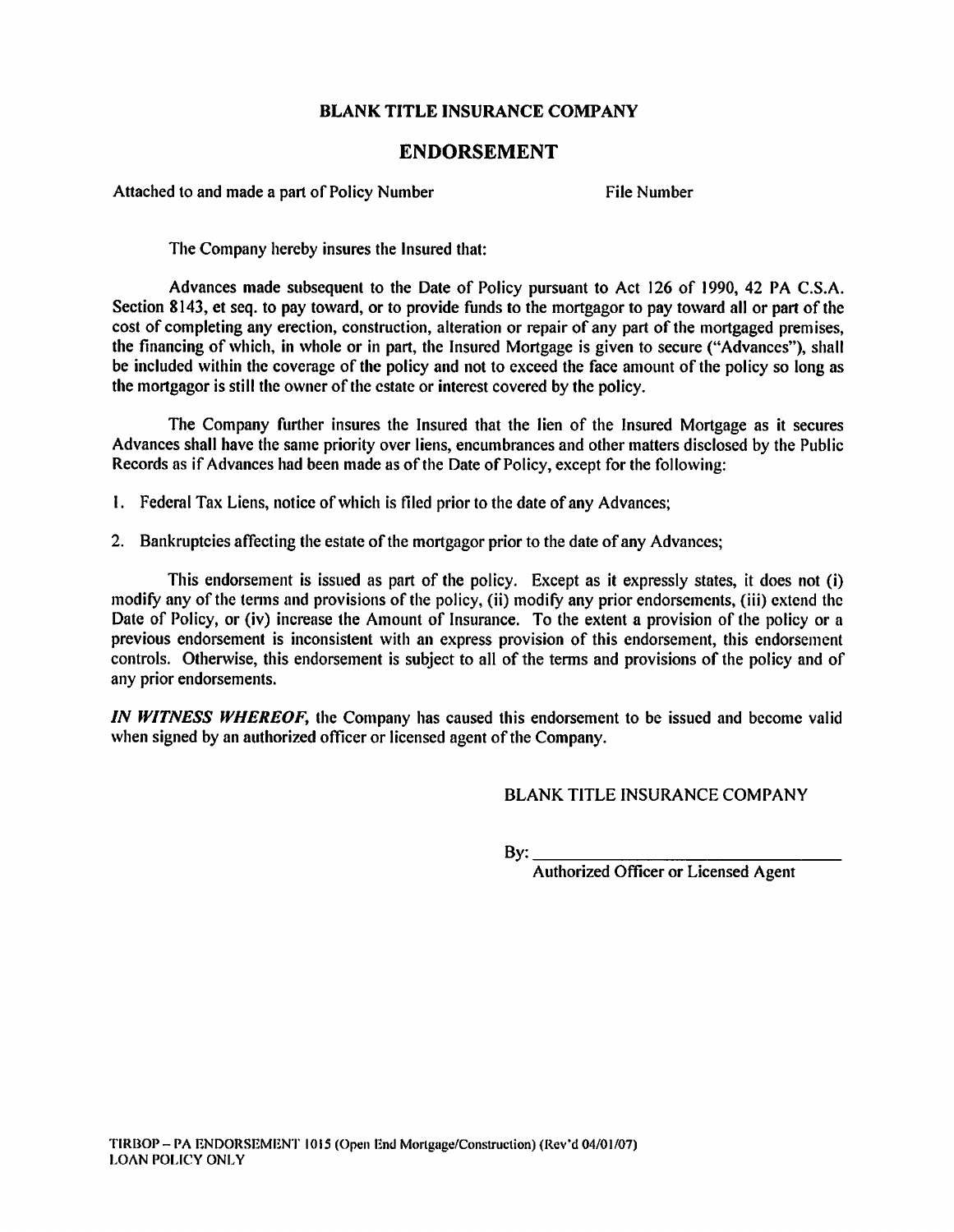## **ENDORSEMENT**

Attached to and made a part of Policy Number

**File Number** 

The Company insures the insured mortgagee against loss or damage by reason of:

- 1. The invalidity or unenforceability of the lien of the Insured Mortgage resulting from the provisions therein which provide for a Conditional Right to Refinance and a change in the rate of interest as set forth in the Mortgage Rider.
- 2. Loss of priority of the lien of the Insured Mortgage as security for the unpaid principal balance of the loan, together with interest thereon, which loss of priority is caused by the exercise of the conditional Right to Refinance and the extension of the loan term to the New Maturity Date set forth on the Rider and a change in the rate of interest, provided that all the conditions set forth in paragraphs 2 and 5 of the Balloon Mortgage Rider have been met, and there are no other liens, defects, and encumbrances, or other adverse matters affecting Title arising subsequent to Date of Policy.

This endorsement does not insure against loss or damage based upon (a) usury or (b) any consumer credit protection or truth in lending law or (c) bankruptcy.

This endorsement is issued as part of the policy. Except as it expressly states, it does not (i) modify any of the terms and provisions of the policy, (ii) modify any prior endorsements, (iii) extend the Date of Policy, or (iv) increase the Amount of Insurance. To the extent a provision of the policy or a previous endorsement is inconsistent with an express provision of this endorsement, this endorsement controls. Otherwise, this endorsement is subject to all of the terms and provisions of the policy and of any prior endorsements.

IN WITNESS WHEREOF, the Company has caused this endorsement to be issued and become valid when signed by an authorized officer or licensed agent of the Company.

**BLANK TITLE INSURANCE COMPANY** 

 $By:$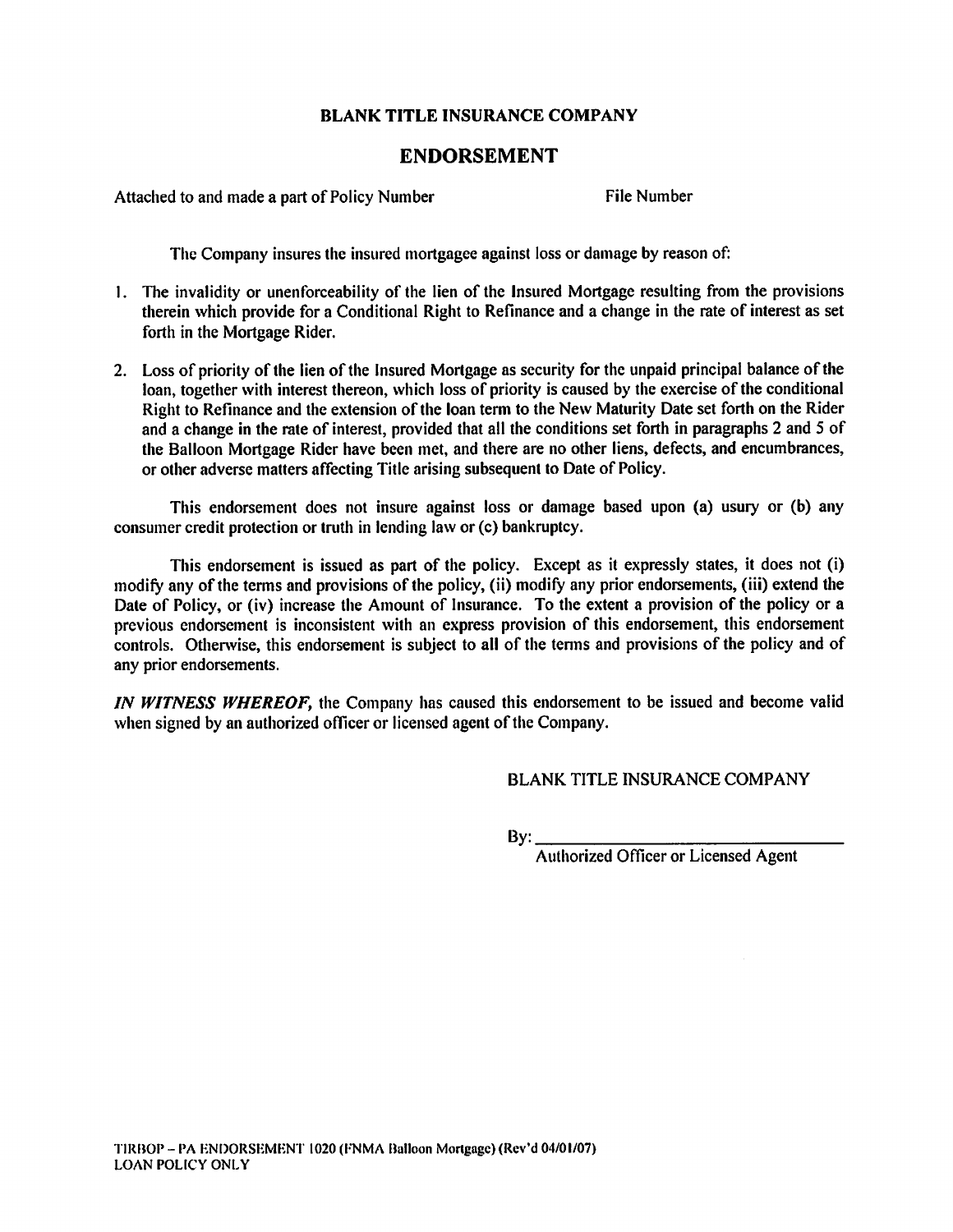### **ENDORSEMENT**

Attached to and made a part of Policy Number

**File Number** 

- 1. The insurance provided by this endorsement is subject to the exclusions in Section 5 of this endorsement; and the Exclusions from Coverage, the Exceptions from Coverage contained in Schedule B, and the Conditions in the policy.
- 2. For the purposes of this endorsement only:
	- a. "Covenant" means a covenant, condition, limitation or restriction in a document or instrument in effect at Date of Policy.
	- b. "Improvement" means an improvement, including any lawn, shrubbery, or trees, affixed to either the Land or adjoining land at Date of Policy that by law constitutes real property.
- 3. The Company insures against loss or damage sustained by the Insured by reason of:
	- a. A violation of a Covenant that:
		- i. divests, subordinates, or extinguishes the lien of the Insured Mortgage,
		- ii. results in the invalidity, unenforceability or lack of priority of the lien of the Insured Mortgage, or
		- iii. causes a loss of the Insured's Title acquired in satisfaction or partial satisfaction of the Indebtedness:
	- b. A violation on the Land at Date of Policy of an enforceable Covenant, unless an exception in Schedule B of the policy identifies the violation;
	- c. Enforced removal of an Improvement located on the Land as a result of a violation, at Date of Policy, of a building setback line shown on a plat of subdivision recorded or filed in the Public Records, unless an exception in Schedule B of the policy identifies the violation: or
	- d. A notice of a violation, recorded in the Public Records at Date of Policy, of an enforceable Covenant relating to environmental protection describing any part of the Land and referring to that Covenant, but only to the extent of the violation of the Covenant referred to in that notice, unless an exception in Schedule B of the policy identifies the notice of the violation.
- 4. The Company insures against loss or damage sustained by reason of:
	- a. An encroachment of:
		- i. an Improvement located on the Land, at Date of Policy, onto adjoining land or onto that portion of the Land subject to an easement; or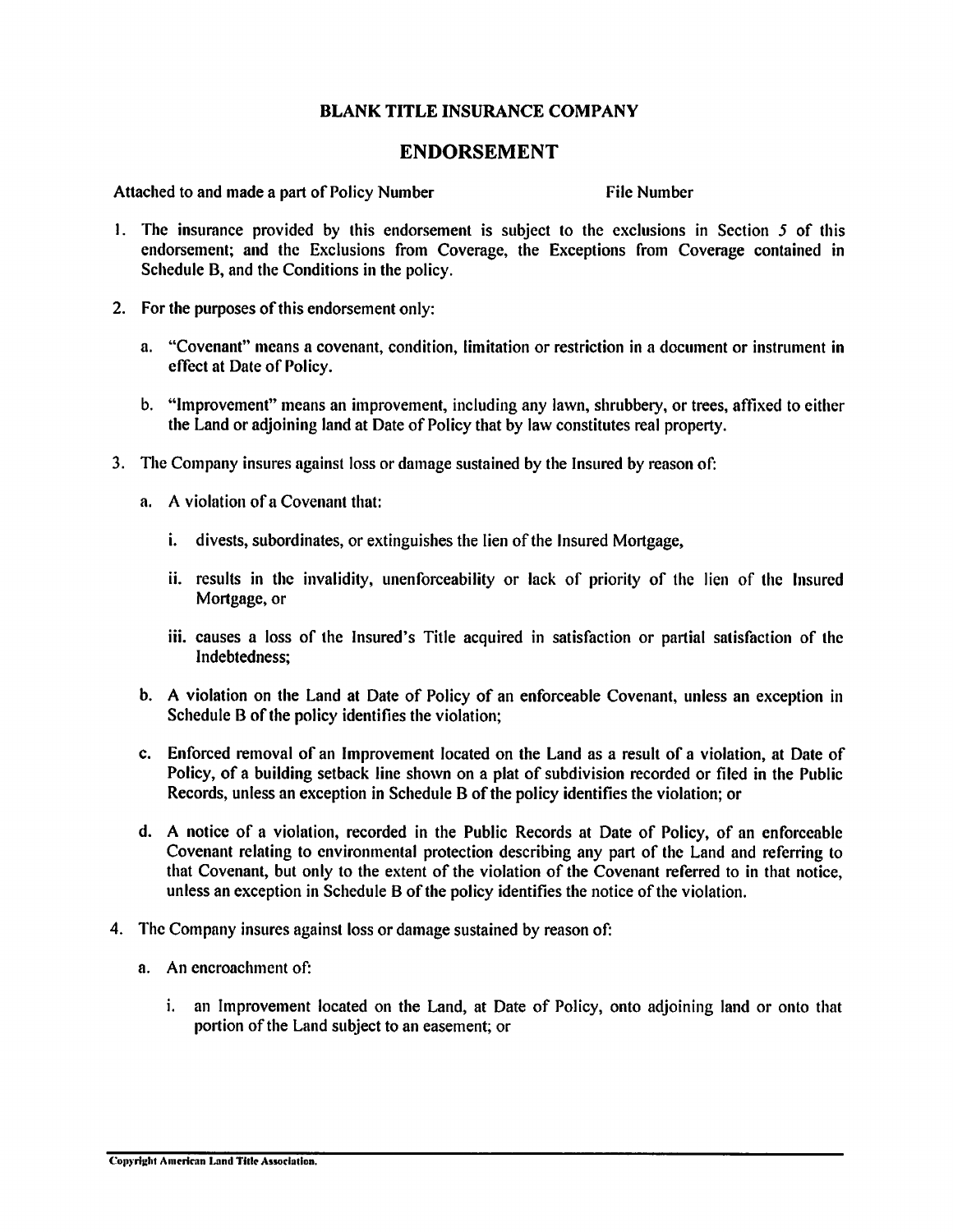- ii, an Improvement located on adioining land onto the Land at Date of Policy unless an exception in Schedule B of the policy identifies the encroachment otherwise insured against in Sections 4.a.i. or 4.a.ii.;
- b. A final court order or judgment requiring the removal from any land adjoining the Land of an encroachment identified in Schedule B: or
- c. Damage to an Improvement located on the Land, at Date of Policy:
	- i. that is located on or encroaches onto that portion of the Land subject to an easement excepted in Schedule B, which damage results from the exercise of the right to maintain the easement for the purpose for which it was granted or reserved; or
	- ii. resulting from the future exercise of a right to use the surface of the Land for the extraction or development of minerals or any other subsurface substances excepted from the description of the Land or excepted in Schedule B.
- 5. This endorsement does not insure against loss or damage (and the Company will not pay costs, attorneys' fees, or expenses) resulting from:
	- a. any Covenant contained in an instrument creating a lease;
	- b. any Covenant relating to obligations of any type to perform maintenance, repair, or remediation on the Land;
	- c. except as provided in Section 3.d, any Covenant relating to environmental protection of any kind or nature, including hazardous or toxic matters, conditions, or substances;
	- d. contamination, explosion, fire, flooding, vibration, fracturing, earthquake or subsidence; or
	- e. negligence by a person or an Entity exercising a right to extract or develop minerals or other subsurface substances.

This endorsement is issued as part of the policy. Except as it expressly states, it does not (i) modify any of the terms and provisions of the policy, (ii) modify any prior endorsements, (iii) extend the Date of Policy, or (iv) increase the Amount of Insurance. To the extent a provision of the policy or a previous endorsement is inconsistent with an express provision of this endorsement, this endorsement controls. Otherwise, this endorsement is subject to all of the terms and provisions of the policy and of any prior endorsements.

IN WITNESS WHEREOF, the Company has caused this endorsement to be issued and become valid when signed by an authorized officer or licensed agent of the Company.

**BLANK TITLE INSURANCE COMPANY** 

 $By:$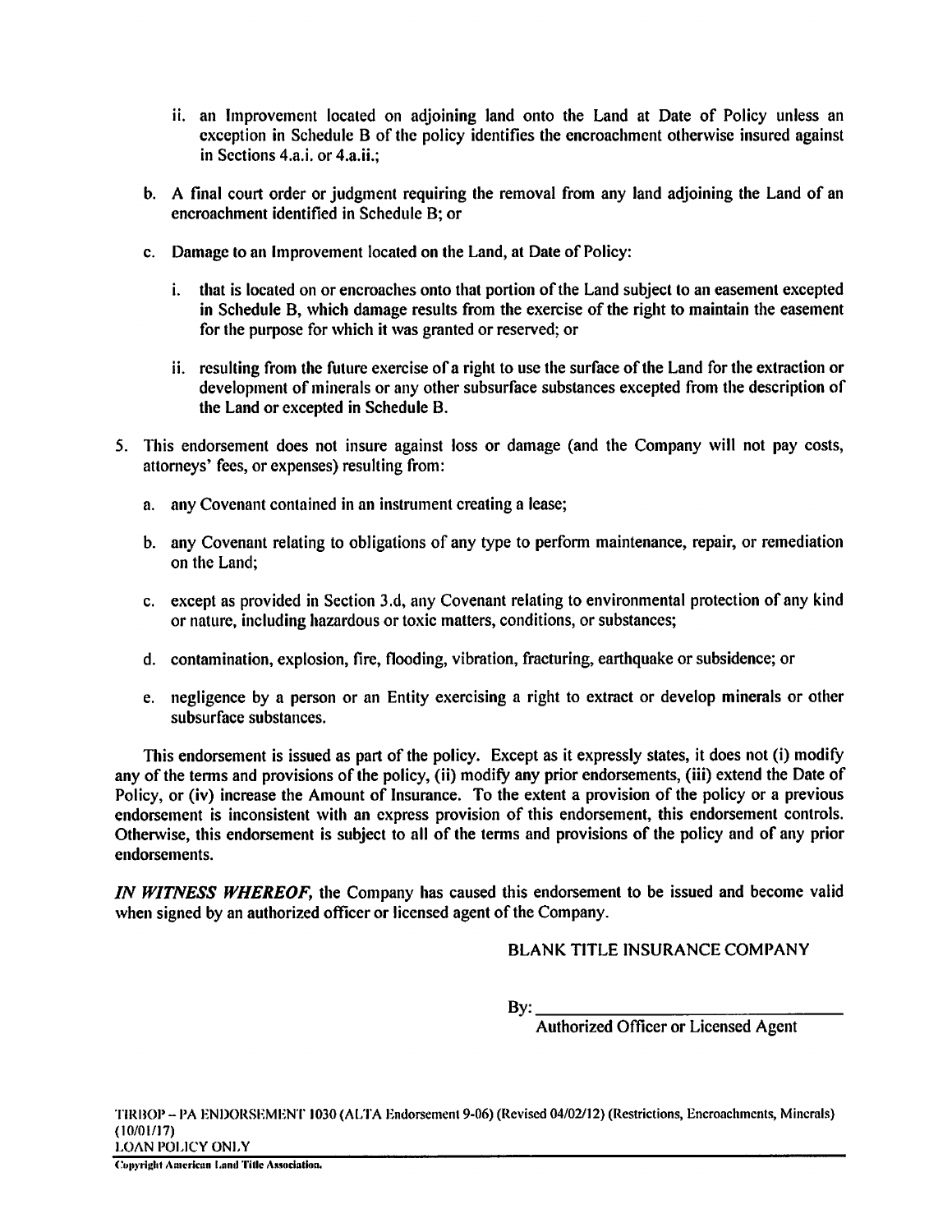## **ENDORSEMENT**

Attached to and made a part of Policy Number

**File Number** 

- 1. The insurance provided by this endorsement is subject to the exclusions in Section 4 of this endorsement; and the Exclusions from Coverage, the Exceptions from Coverage contained in Schedule B, and the Conditions in the policy.
- 2. For the purposes of this endorsement only, "Covenant" means a covenant, condition, limitation or restriction in a document or instrument in effect at Date of Policy.
- 3. The Company insures against loss or damage sustained by the Insured by reason of:
	- a. A violation on the Land at Date of Policy of an enforceable Covenant, unless an exception in Schedule B of the policy identifies the violation; or
	- b. A notice of a violation, recorded in the Public Records at Date of Policy, of an enforceable Covenant relating to environmental protection describing any part of the Land and referring to that Covenant, but only to the extent of the violation of the Covenant referred to in that notice, unless an exception in Schedule B of the policy identifies the notice of the violation.
- 4. This endorsement does not insure against loss or damage (and the Company will not pay costs, attorneys' fees, or expenses) resulting from:
	- a. any Covenant contained in an instrument creating a lease;
	- b. any Covenant relating to obligations of any type to perform maintenance, repair, or remediation on the Land; or
	- c. except as provided in Section 3.b, any Covenant relating to environmental protection of any kind or nature, including hazardous or toxic matters, conditions, or substances.

This endorsement is issued as part of the policy. Except as it expressly states, it does not (i) modify any of the terms and provisions of the policy, (ii) modify any prior endorsements, (iii) extend the Date of Policy, or (iv) increase the Amount of Insurance. To the extent a provision of the policy or a previous endorsement is inconsistent with an express provision of this endorsement, this endorsement controls. Otherwise, this endorsement is subject to all of the terms and provisions of the policy and of any prior endorsements.

IN WITNESS WHEREOF, the Company has caused this endorsement to be issued and become valid when signed by an authorized officer or licensed agent of the Company.

**BLANK TITLE INSURANCE COMPANY** 

 $By:$ 

Authorized Officer or Licensed Agent

TIRBOP - PA ENDORSEMENT 1031 (ALTA Endorsement 9.1-06) (Revised 04/02/12) (Covenants, Conditions and **Restrictions – Unimproved Land)**  $(04/01/13)$ **OWNER'S POLICY ONLY** 

Copyright American Land Title Association.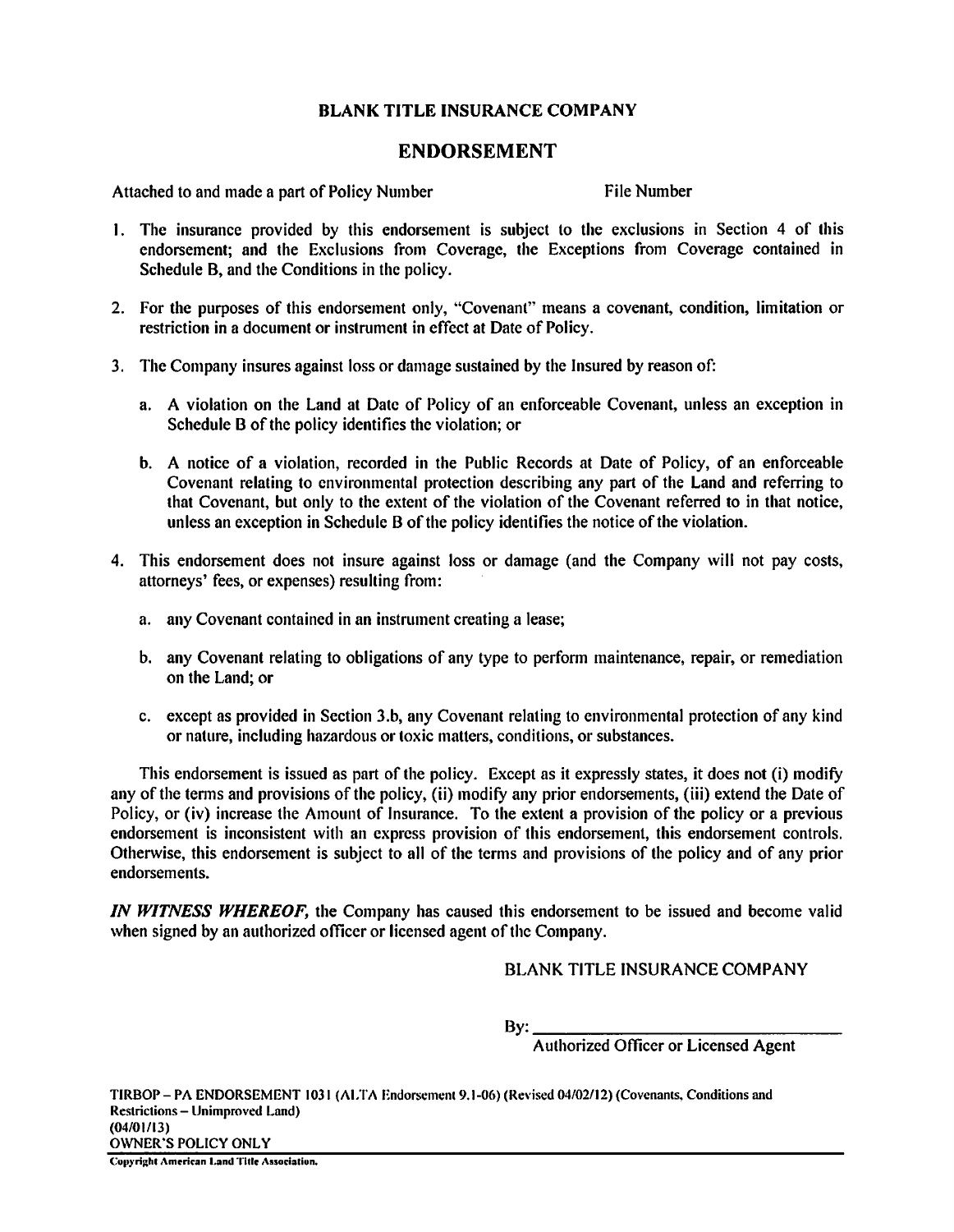### **ENDORSEMENT**

Attached to and made a part of Policy Number

**File Number** 

- 1. The insurance provided by this endorsement is subject to the exclusions in Section 4 of this endorsement: and the Exclusions from Coverage, the Exceptions from Coverage contained in Schedule B, and the Conditions in the policy.
- 2. For the purposes of this endorsement only,
	- a. "Covenant" means a covenant, condition, limitation or restriction in a document or instrument in effect at Date of Policy.
	- b. "Improvement" means a building, structure located on the surface of the Land, road, walkway, driveway, or curb, affixed to the Land at Date of Policy and that by law constitutes real property, but excluding any crops, landscaping, lawn, shrubbery, or trees.
- 3. The Company insures against loss or damage sustained by the Insured by reason of:
	- a. A violation on the Land at Date of Policy of an enforceable Covenant, unless an exception in Schedule B of the policy identifies the violation;
	- b. Enforced removal of an Improvement as a result of a violation, at Date of Policy, of a building setback line shown on a plat of subdivision recorded or filed in the Public Records, unless an exception in Schedule B of the policy identifies the violation; or
	- c. A notice of a violation, recorded in the Public Records at Date of Policy, of an enforceable Covenant relating to environmental protection describing any part of the Land and referring to that Covenant, but only to the extent of the violation of the Covenant referred to in that notice, unless an exception in Schedule B of the policy identifies the notice of the violation.
- 4. This endorsement does not insure against loss or damage (and the Company will not pay costs, attorneys' fees, or expenses) resulting from:
	- a. any Covenant contained in an instrument creating a lease;
	- b. any Covenant relating to obligations of any type to perform maintenance, repair, or remediation on the Land; or
	- c. except as provided in Section 3.c., any Covenant relating to environmental protection of any kind or nature, including hazardous or toxic matters, conditions, or substances.

This endorsement is issued as part of the policy. Except as it expressly states, it does not (i) modify any of the terms and provisions of the policy, (ii) modify any prior endorsements, (iii) extend the Date of Policy, or (iv) increase the Amount of Insurance. To the extent a provision of the policy or a previous endorsement is inconsistent with an express provision of this endorsement, this endorsement controls. Otherwise, this endorsement is subject to all of the terms and provisions of the policy and of any prior endorsements.

Convright American Land Title Association.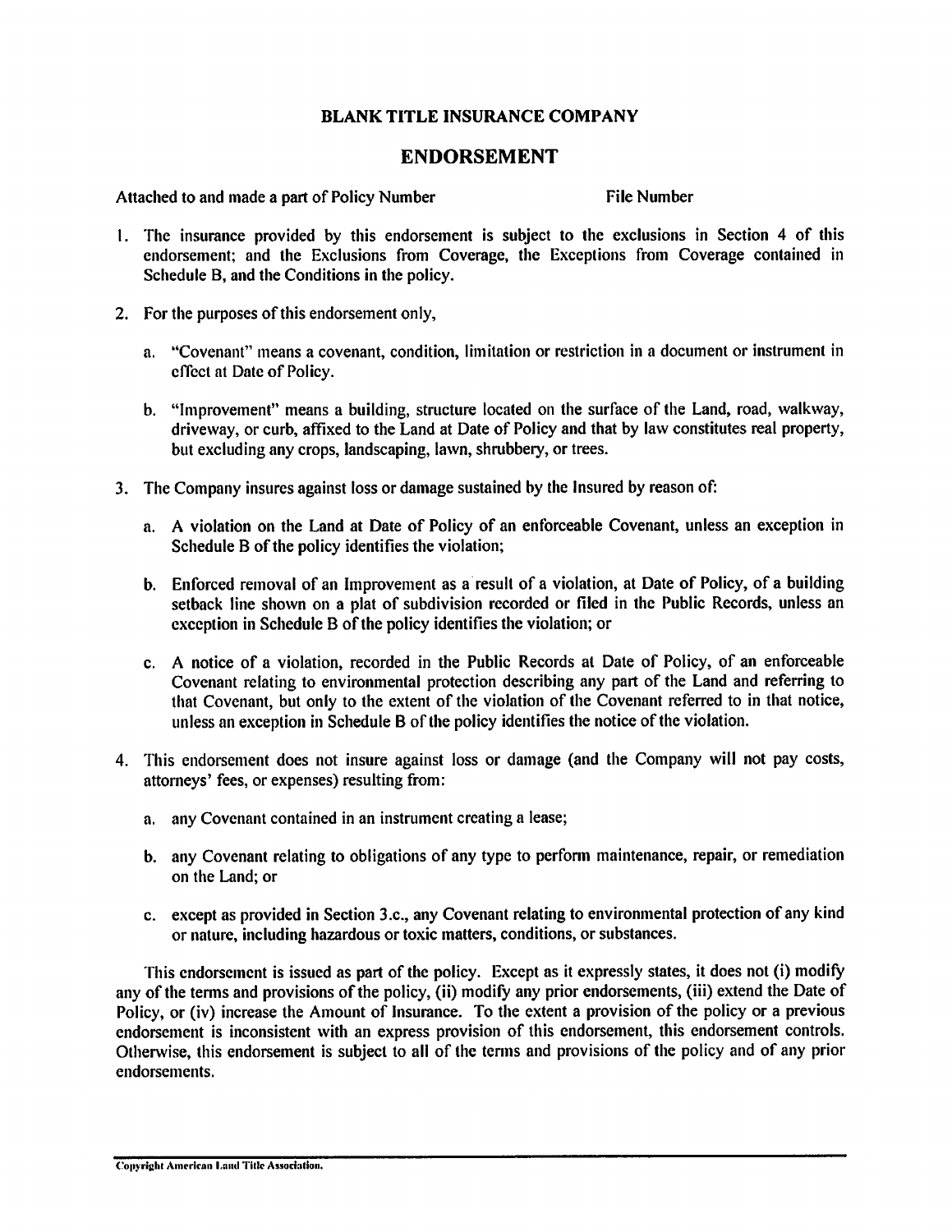IN WITNESS WHEREOF, the Company has caused this endorsement to be issued and become valid when signed by an authorized officer or licensed agent of the Company.

**BLANK TITLE INSURANCE COMPANY** 

 $By:$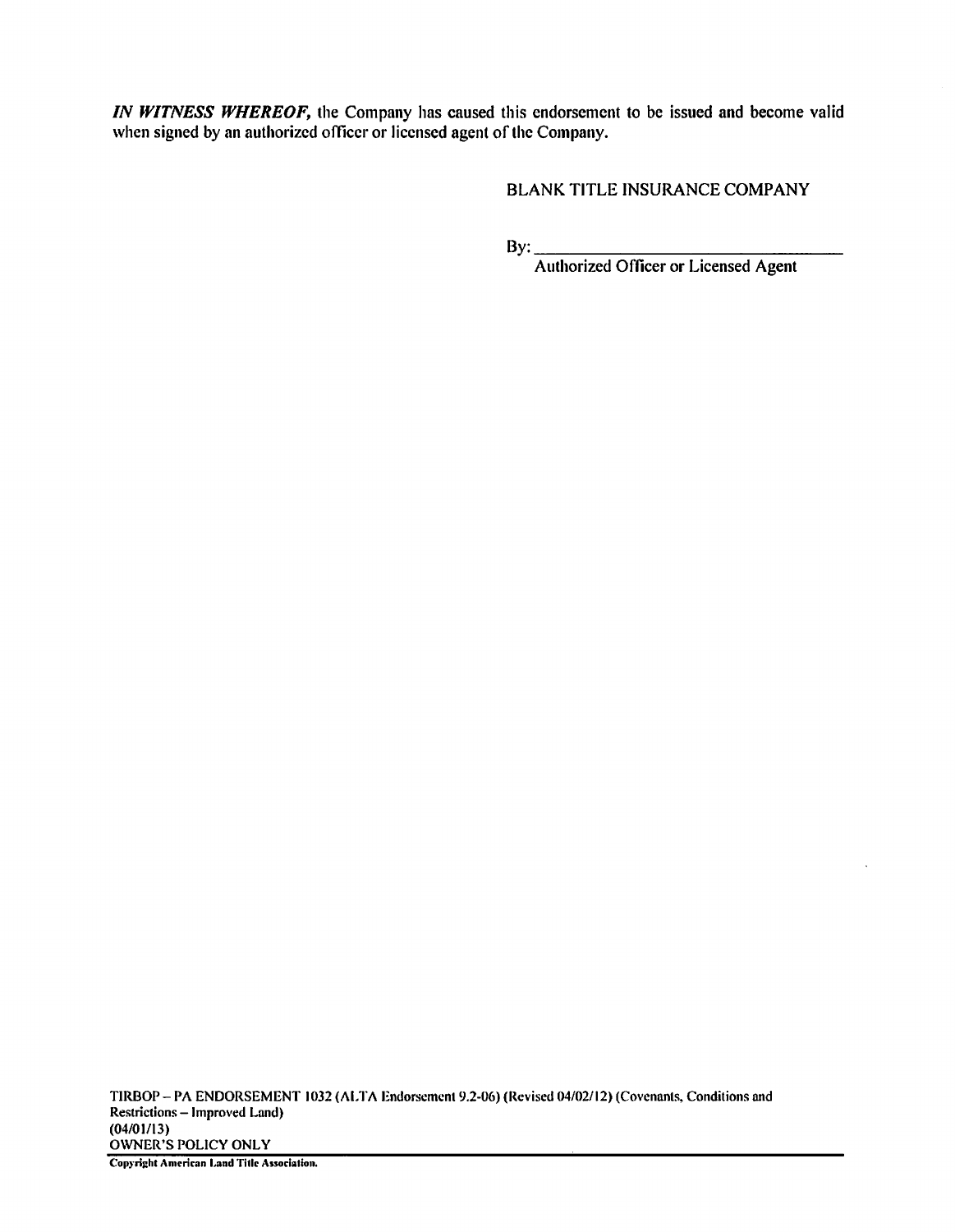#### **ENDORSEMENT**

Attached to and made a part of Policy Number

File Number

- 1. The insurance provided by this endorsement is subject to the exclusions in Section 4 of this endorsement: and the Exclusions from Coverage, the Exceptions from Coverage contained in Schedule B, and the Conditions in the policy.
- 2. For purposes of this endorsement only:
	- a. "Covenant" means a covenant, condition, limitation or restriction in a document or instrument recorded in the Public Records at Date of Policy.
	- b. "Private Right" means (i) a private charge or assessment; (ii) an option to purchase; (iii) a right of first refusal; or (iv) a right of prior approval of a future purchaser or occupant.
- 3. The Company insures against loss or damage sustained by the Insured under this Loan Policy if enforcement of a Private Right in a Covenant affecting the Title at Date of Policy (a) results in the invalidity, unenforceability or lack of priority of the lien of the Insured Mortgage, or (b) causes a loss of the Insured's Title acquired in satisfaction or partial satisfaction of the Indebtedness.
- 4. This endorsement does not insure against loss or damage (and the Company will not pay costs, attorneys' fees, or expenses) resulting from:
	- a. any Covenant contained in an instrument creating a lease;
	- b. any Covenant relating to obligations of any type to perform maintenance, repair, or remediation on the Land;
	- c. any Covenant relating to environmental protection of any kind or nature, including hazardous or toxic matters, conditions, or substances; or
	- d. any Private Right in an instrument identified in Exception(s) in Schedule B.

This endorsement is issued as part of the policy. Except as it expressly states, it does not (i) modify any of the terms and provisions of the policy, (ii) modify any prior endorsements, (iii) extend the Date of Policy, or (iv) increase the Amount of Insurance. To the extent a provision of the policy or a previous endorsement is inconsistent with an express provision of this endorsement, this endorsement controls. Otherwise, this endorsement is subject to all of the terms and provisions of the policy and of any prior endorsements.

IN WITNESS WHEREOF, the Company has caused this endorsement to be issued and become valid when signed by an authorized officer or licensed agent of the Company.

**BLANK TITLE INSURANCE COMPANY** 

By: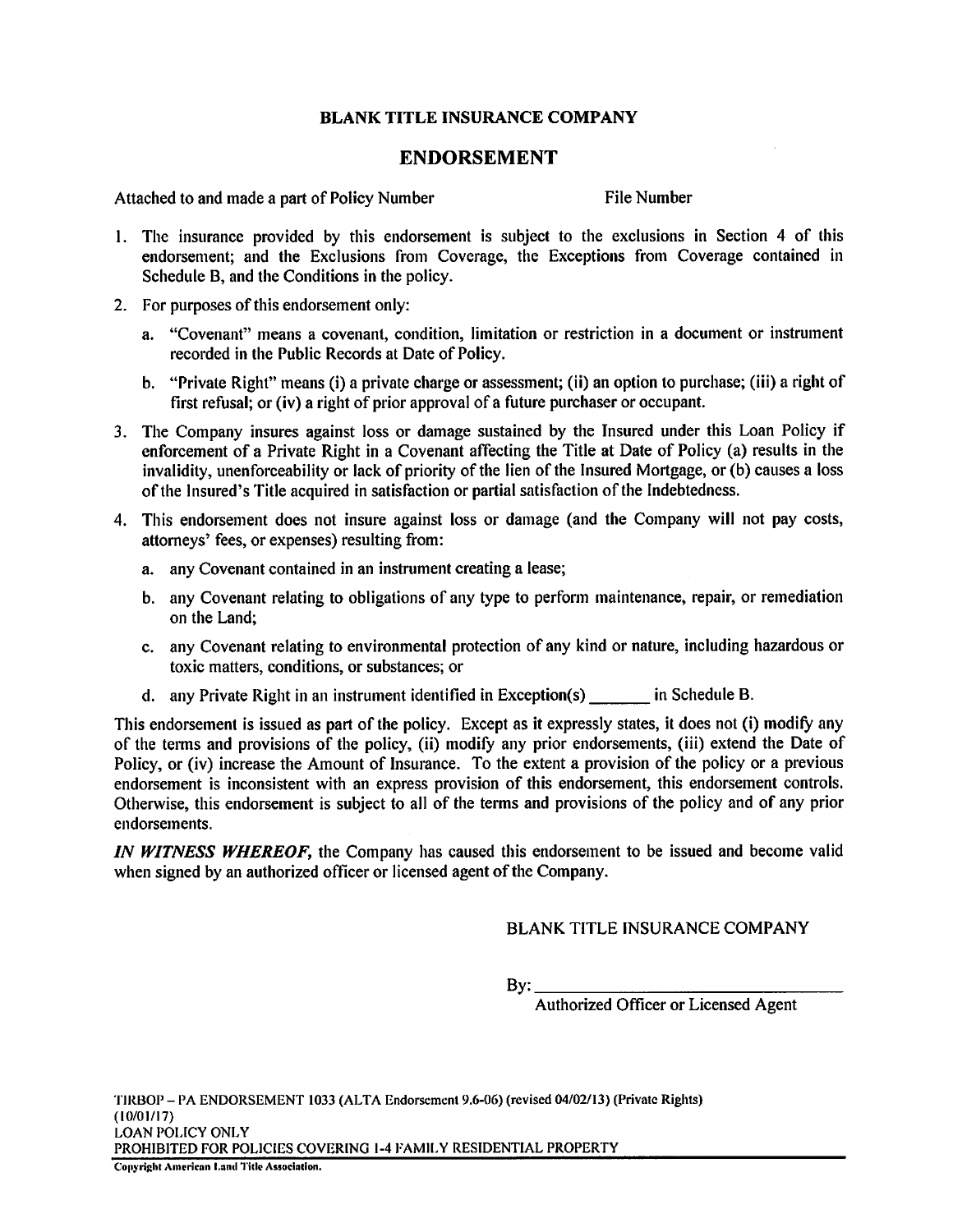## **ENDORSEMENT**

Attached to and made a part of Policy Number

**File Number** 

- 1. The insurance provided by this endorsement is subject to the exclusions in Section 5 of this endorsement; and the Exclusions from Coverage, the Exceptions from Coverage contained in Schedule B, and the Conditions in the policy.
- 2. For purposes of this endorsement only:
	- a. "Covenant" means a covenant, condition, limitation or restriction in a document or instrument in effect at Date of Policy.
	- b. "Future Improvement" means a building, structure, road, walkway, driveway, curb, lawn, shrubbery or trees to be constructed on or affixed to the Land in the locations according to the Plans and that by law will constitute real property.
	- c. "Improvement" means an improvement, including any lawn, shrubbery, or trees, affixed to either the Land or adjoining land at Date of Policy that by law constitutes real property.
	- d. "Plans" means the survey, site and elevation plans or other depictions or drawings prepared by (insert name of architect or engineer) dated \_\_\_\_\_\_\_, last revised \_\_\_\_\_\_\_\_\_, designated as (insert name of project or project number) consisting of \_\_\_\_\_ sheets.
- 3. The Company insures against loss or damage sustained by the Insured by reason of:
	- a. A violation of a Covenant that:
		- i. divests, subordinates, or extinguishes the lien of the Insured Mortgage,
		- ii. results in the invalidity, unenforceability or lack of priority of the lien of the Insured Mortgage, or
		- iii. causes a loss of the Insured's Title acquired in satisfaction or partial satisfaction of the Indebtedness:
	- b. A violation of an enforceable Covenant by an Improvement on the Land at Date of Policy or by a Future Improvement, unless an exception in Schedule B of the policy identifies the violation;
	- c. Enforced removal of an Improvement located on the Land or of a Future Improvement as a result of a violation of a building setback line shown on a plat of subdivision recorded or filed in the Public Records at Date of Policy, unless an exception in Schedule B of the policy identifies the violation: or
	- d. A notice of a violation, recorded in the Public Records at Date of Policy, of an enforceable Covenant relating to environmental protection describing any part of the Land and referring to that Covenant, but only to the extent of the violation of the Covenant referred to in that notice, unless an exception in Schedule B of the policy identifies the notice of the violation.
- $\overline{4}$ . The Company insures against loss or damage sustained by reason of:
	- a. An encroachment of: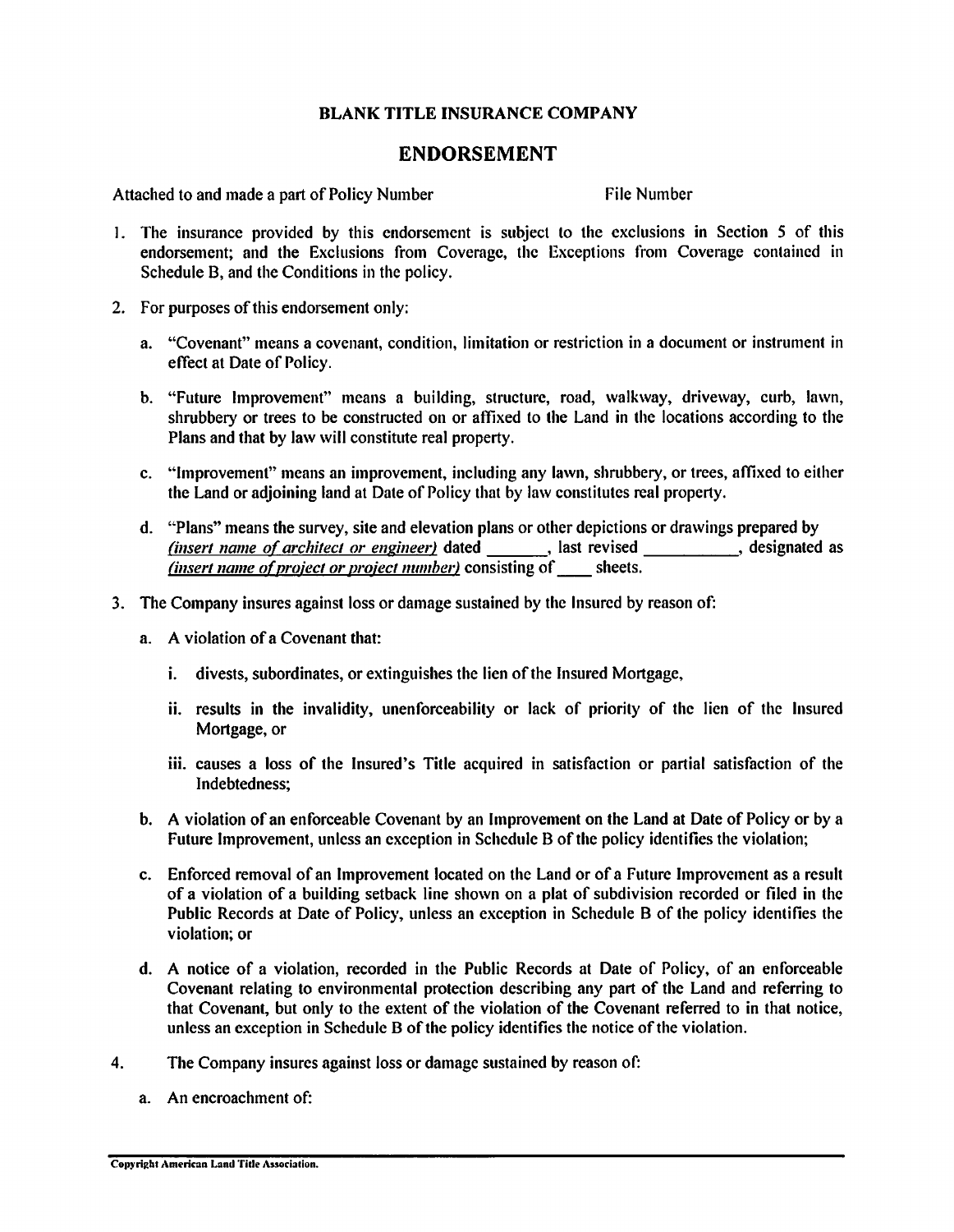- i. an Improvement located on the Land at Date of Policy or a Future Improvement, onto adjoining land or onto that portion of the Land subject to an easement; or
- ii. an Improvement located on adjoining land onto the Land at Date of Policy,

unless an exception in Schedule B of the policy identifies the encroachment otherwise insured against in Sections 4.a.i. or 4.a.ii.:

- b. Damage to an Improvement located on the Land at Date of Policy or a Future Improvement:
	- i. that encroaches onto that portion of the Land subject to an easement excepted in Schedule B, which damage results from the exercise of the right to maintain the easement for the purpose for which it was granted or reserved; or
	- ii. resulting from the future exercise of a right to use the surface of the Land for the extraction or development of minerals or any other subsurface substances excepted from the description of the Land or excepted in Schedule B.
- This endorsement does not insure against loss or damage (and the Company will not pay costs, 5. attorneys' fees, or expenses) resulting from:
	- a. any Covenant contained in an instrument creating a lease;
	- b. any Covenant relating to obligations of any type to perform maintenance, repair, or remediation on the Land:
	- c. except as provided in Section 3.d, any Covenant relating to environmental protection of any kind or nature, including hazardous or toxic matters, conditions, or substances;
	- d. contamination, explosion, fire, flooding, vibration, fracturing, earthquake or subsidence; or
	- e. negligence by a person or an Entity exercising a right to extract or develop minerals or other subsurface substances.

This endorsement is issued as part of the policy. Except as it expressly states, it does not (i) modify any of the terms and provisions of the policy, (ii) modify any prior endorsements, (iii) extend the Date of Policy, or (iv) increase the Amount of Insurance. To the extent a provision of the policy or a previous endorsement is inconsistent with an express provision of this endorsement, this endorsement controls. Otherwise, this endorsement is subject to all of the terms and provisions of the policy and of any prior endorsements.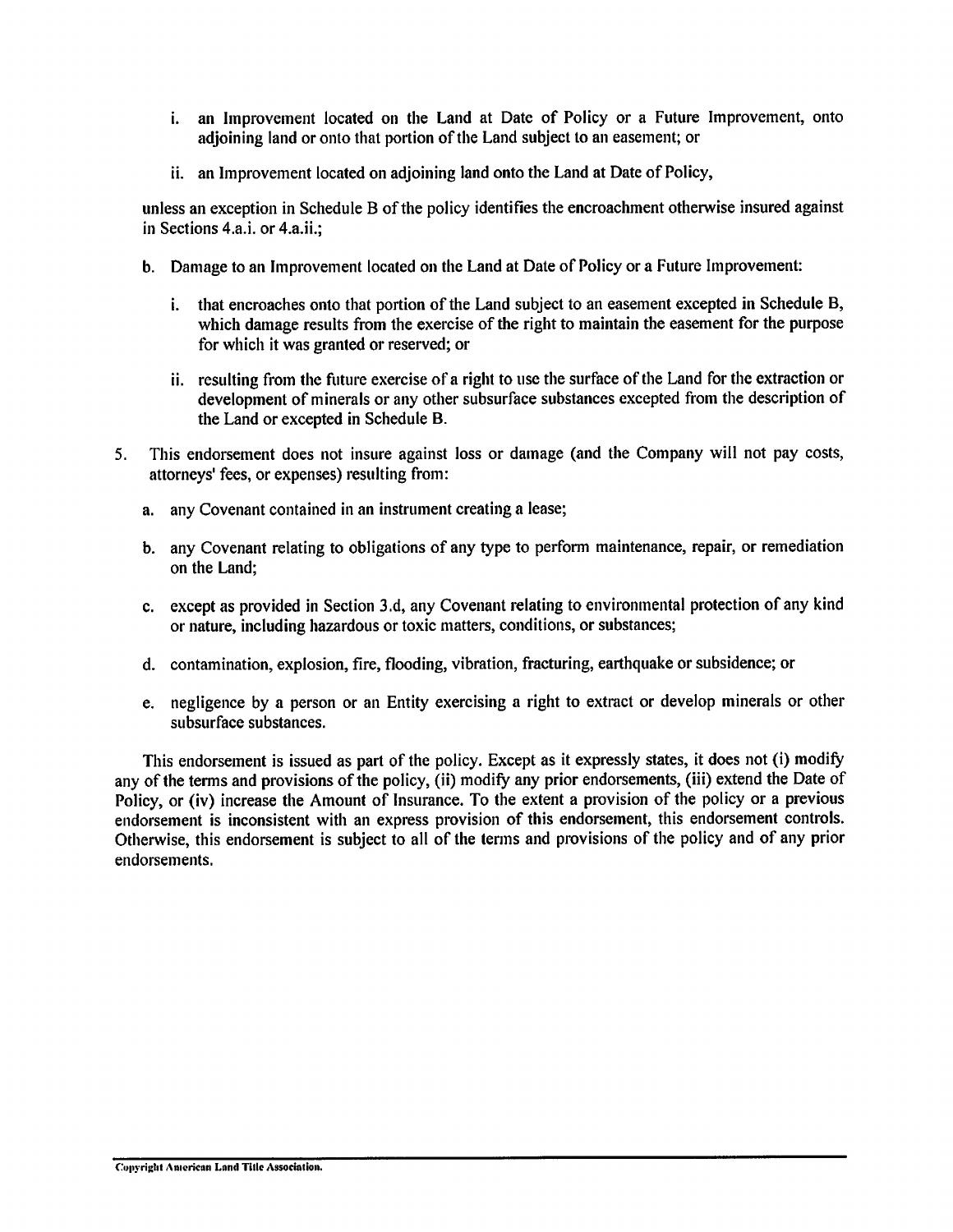IN WITNESS WHEREOF, the Company has caused this endorsement to be issued and become valid when signed by an authorized officer or licensed agent of the Company.

**BLANK TITLE INSURANCE COMPANY**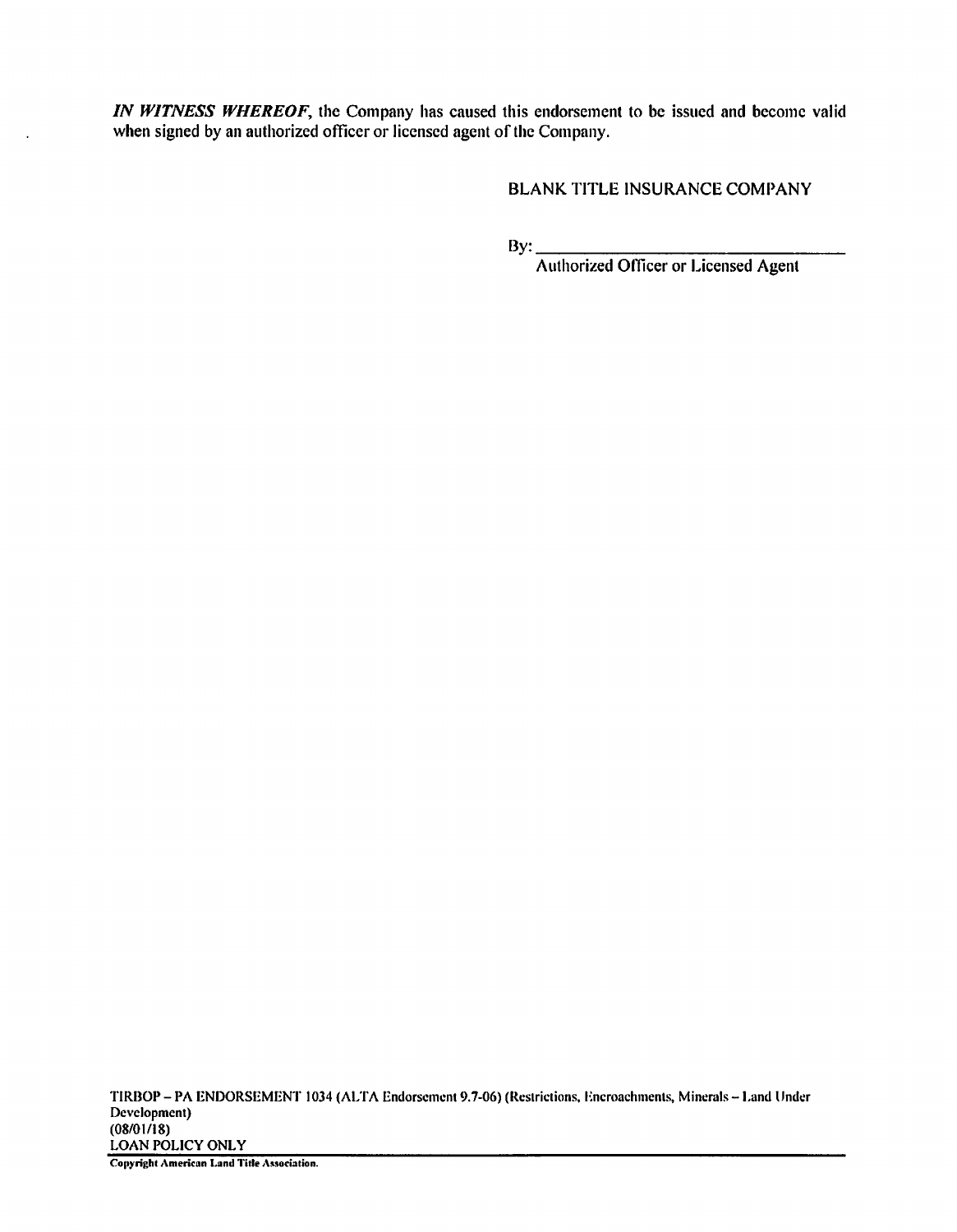### **ENDORSEMENT**

Attached to and made a part of Policy Number

File Number

- 1. The insurance provided by this endorsement is subject to the exclusions in Section 4 of this endorsement; and the Exclusions from Coverage, the Exceptions from Coverage contained in Schedule B, and the Conditions in the policy.
- 2. For purposes of this endorsement only:
	- a. "Covenant" means a covenant, condition, limitation or restriction in a document or instrument in effect at Date of Policy.
	- b. "Future Improvement" means a building, structure, road, walkway, driveway, curb to be constructed on or affixed to the Land in the locations according to the Plans and that by law will constitute real property, but excluding any crops, landscaping, lawn, shrubbery, or trees.
	- c. "Improvement" means a building, structure located on the surface of the Land, road, walkway, driveway, or curb, affixed to the Land at Date of Policy and that by law constitutes real property, but excluding any crops, landscaping, lawn, shrubbery, or trees.
	- d. "Plans" means the survey, site and elevation plans or other depictions or drawings prepared by  $f$  (insert name of architect or engineer) dated  $\frac{1}{f}$  last revised  $\frac{1}{f}$  designated as (insert name of project or project number) consisting of sheets.
- 3. The Company insures against loss or damage sustained by the Insured by reason of:
	- a. A violation of an enforceable Covenant by an Improvement on the Land at Date of Policy or by a Future Improvement, unless an exception in Schedule B of the policy identifies the violation;
	- b. Enforced removal of an Improvement located on the Land or of a Future Improvement as a result of a violation of a building setback line shown on a plat of subdivision recorded or filed in the Public Records at Date of Policy, unless an exception in Schedule B of the policy identifies the violation; or
	- c. A notice of a violation, recorded in the Public Records at Date of Policy, of an enforceable Covenant relating to environmental protection describing any part of the Land and referring to that Covenant, but only to the extent of the violation of the Covenant referred to in that notice, unless an exception in Schedule B of the policy identifies the notice of the violation.
- 4. This endorsement does not insure against loss or damage (and the Company will not pay costs, attorneys' fees, or expenses) resulting from:
	- a. any Covenant contained in an instrument creating a lease;
	- b. any Covenant relating to obligations of any type to perform maintenance, repair, or remediation on the Land:
	- c. except as provided in Section 3.c, any Covenant relating to environmental protection of any kind or nature, including hazardous or toxic matters, conditions, or substances.